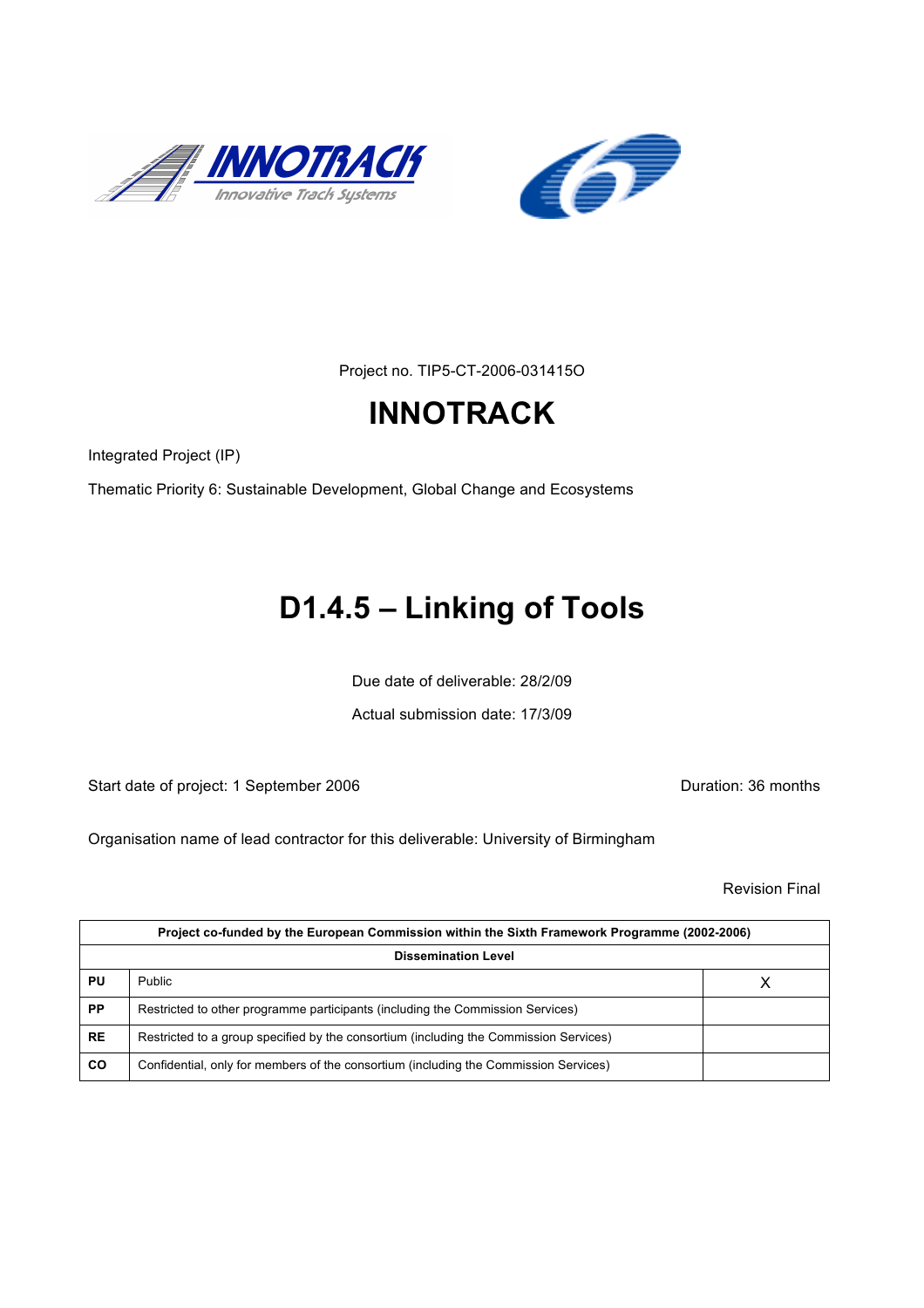## **Table of Contents**

| $\mathbf{1}$ . |                          |  |
|----------------|--------------------------|--|
| 2.             |                          |  |
| 3.             |                          |  |
|                | 3.1<br>3.2<br>3.3<br>3.4 |  |
| 4.             |                          |  |
|                | 41<br>4.2<br>4.3<br>44   |  |
| 5.             |                          |  |
| 6.             |                          |  |
| 7 <sub>1</sub> |                          |  |
|                | 7.1                      |  |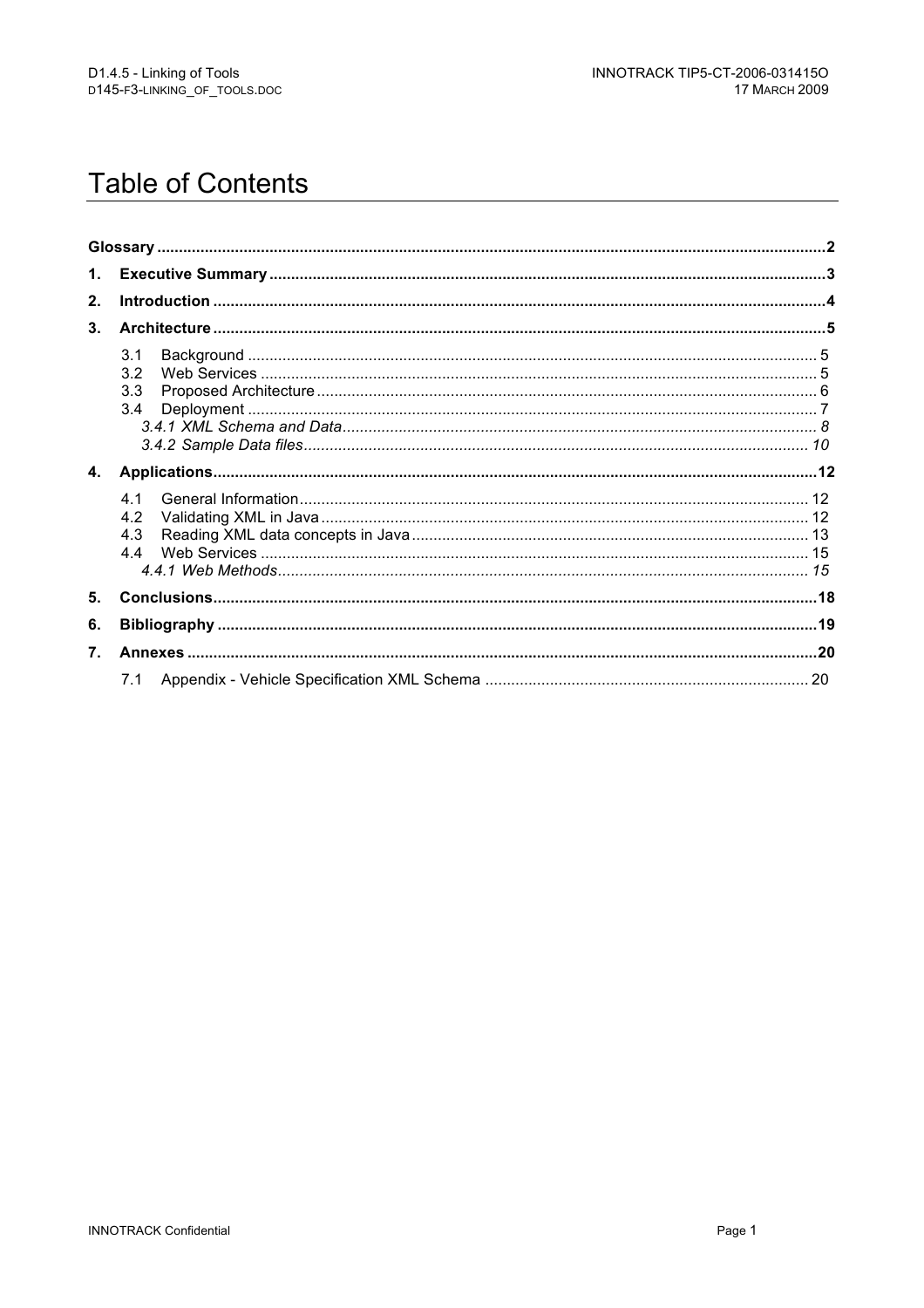## **Glossary**

CAD – Computer Aided Design B2B – Business 2 Business SOA – Service Oriented Architecture XML eXtensible Markup Language RPC- Remote Procedure Call SOAP – Simple Object Access Protocol HTTP – Hyper Text Transfer Protocol

API – Application Programming Interface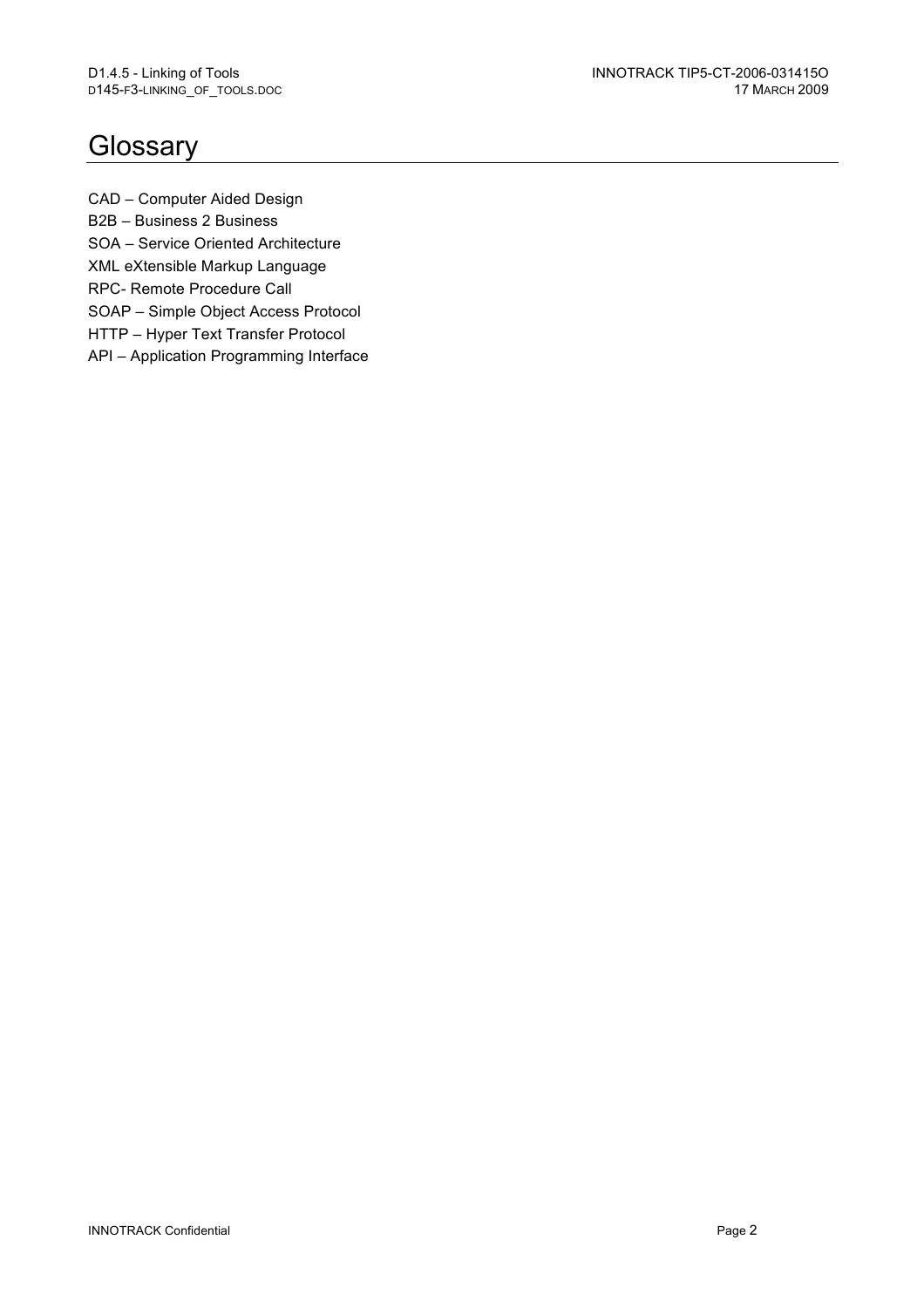## 1. Executive Summary

The objective of this deliverable is to demonstrate that web based technologies can easily enable the linking of different tools supporting the interchange of data between them. The main aim is to illustrate through a basic prototype example, the technology, code and resource required. The deliverable will follow the following main themes:

- The architectural arrangement linking of tools
- The prerequisite models for integration of tools and exchange of data
- The resources required to support the integration and interpret the data exchanged
- The code features required to support the architecture

The linking of tools is an area of focus in a number of industries that have a requirement to exchange product or design data. The actual solutions proposed vary depending on the specific requirement. There have been a number of standards developed to support work undertaken in this area [2], [3], [4]. This deliverable will show how current available technology can be applied in a track related application to provide a service that can integrate data from a number of difference sources.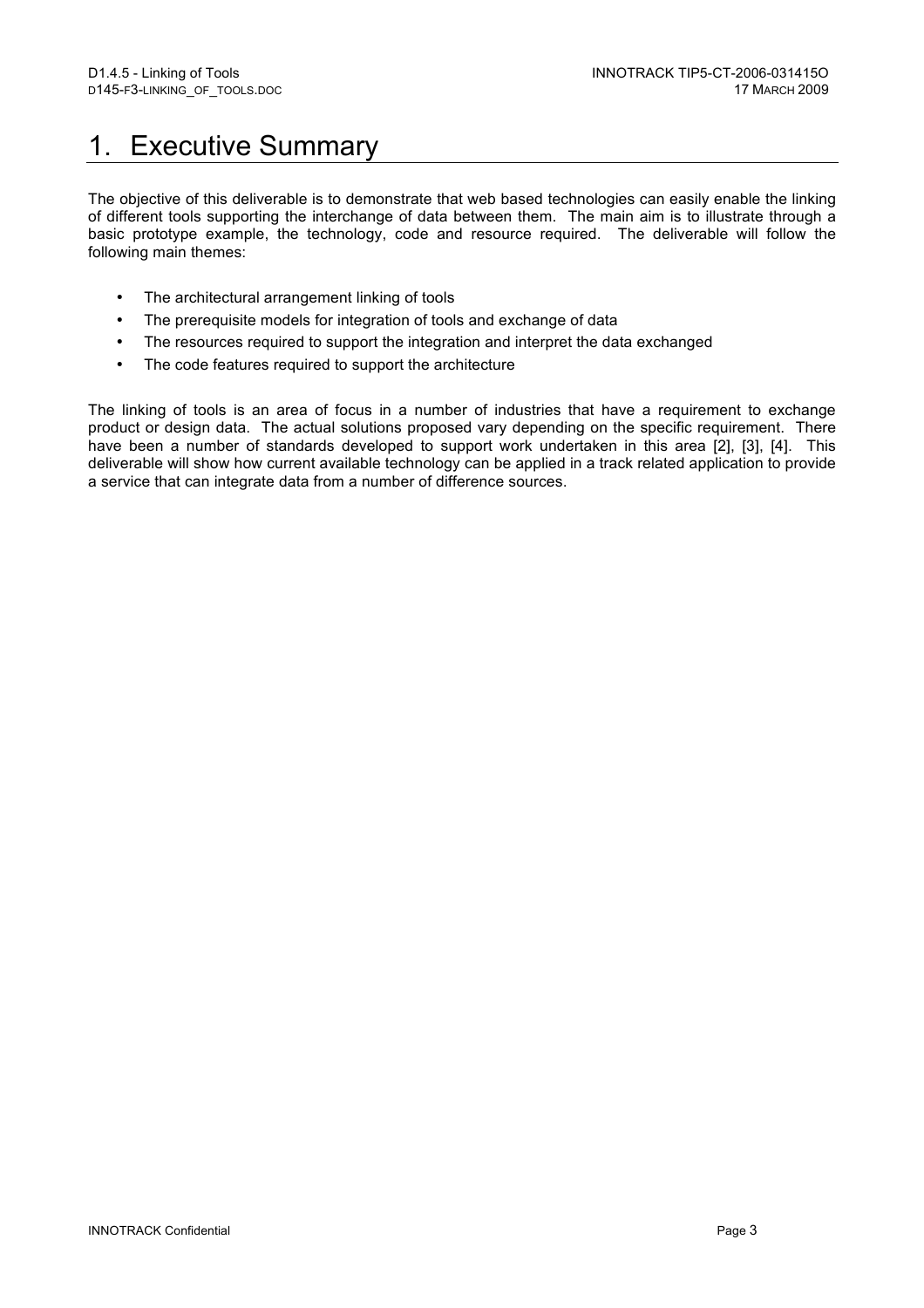# 2. Introduction

The linking of tools within the railway context is equivalent to many exchange mechanisms such as business to business (B2B) transactions that are now commonplace in many industries. The objective of this deliverable is to build on the existing study of requirements and potential for linking of models provided in D1.4.3.

There are numerous tools used in the railway domain for modelling rolling stock and infrastructure. In general these tools are based on stand alone applications that were not intended to be integrated with each other. However, recent work in the area of CAD design integration has shown that the ability to exchange data about the design of a component is useful. The same approach can be applied to railway tools where there is an opportunity to link to our existing tools so that they can automatically exchange data. This solution provides a number of advantages since a number of tools can be chained together reducing the time required to manually pass data between them. There is also a reduced chance of errors being made during manual translation into each of the tools.

The starting point of this deliverable is the consideration of the types of systems that could exchange data and how the architecture to connect them would be arranged. The deliverable D1.4.3 introduces two systems that use and generate model data. One of these is a vehicle modelling package and another is track recording data. The interesting feature of these packages is that the vehicle modelling package can accept a track model in order to evaluate the effect of a track on a vehicles performance. This creates and ideal case study for the demonstration of the linking of tools. The deliverable D1.4.3 introduces the type of data that these systems produce and consume. This deliverable illustrates how these data sets can be exchanged in prototype demonstration.

The following sections describe the architecture for a prototype deployment followed by a demonstration of the prototype system. Some code samples are provided to give enough information about the proposed solution.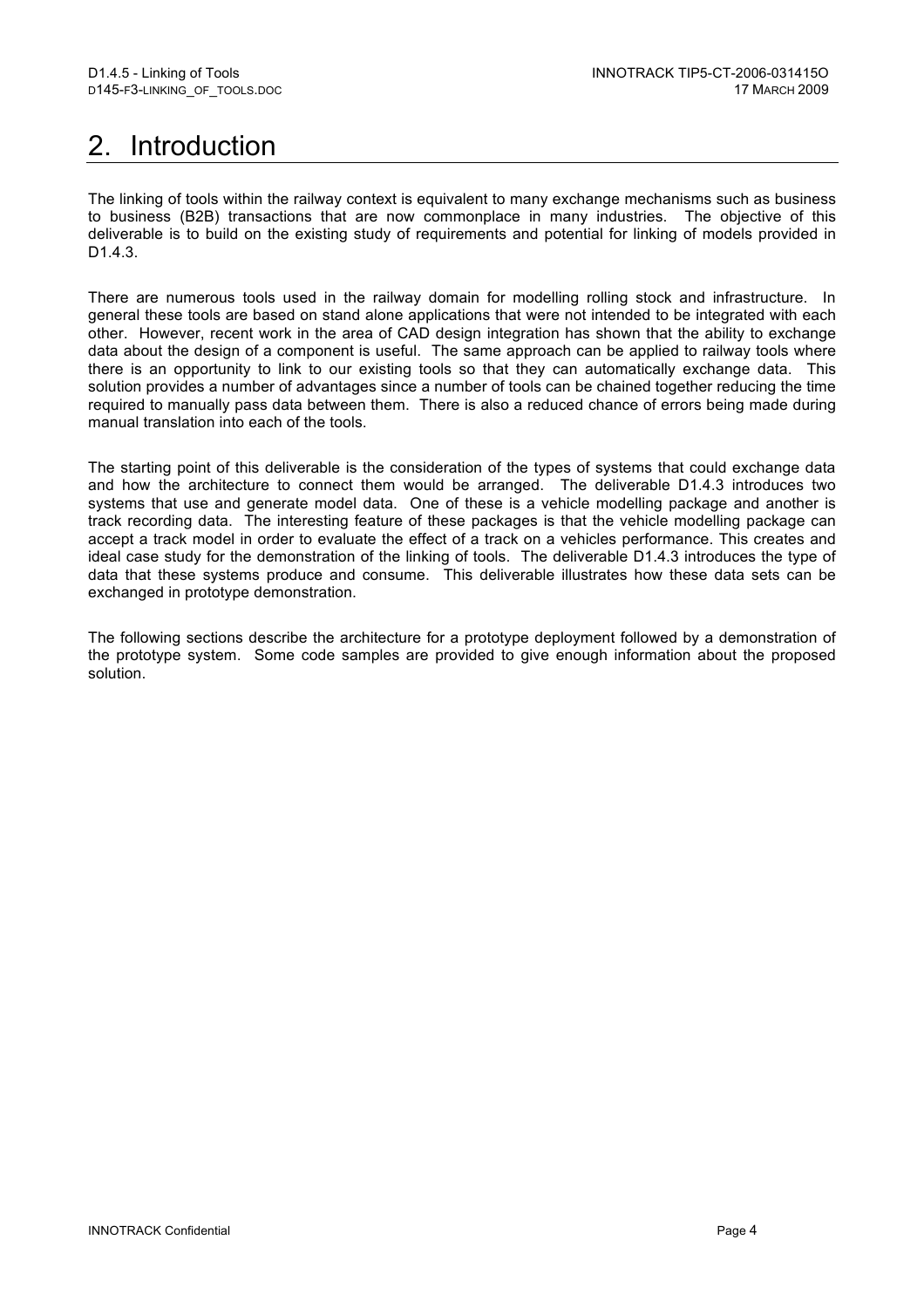# 3. Architecture

### 3.1 Background

The Internet and associated standards has created opportunities for systems that were independently deployed to be integrated with other systems. This feature is important for many industries that regularly exchange transaction data. The advantages of this is that transactions are faster since there is less opportunity for error as the data is not manually transferred.

Recent activity in the area of CAD designers has seen developers creating interfaces between systems to support the sharing of designs between different systems. This approach leads to considerable time saving in not needing to manually enter data in the receiving system.

In the railway domain there are similar requirements for tools integration. Deliverable D1.4.3 introduces the requirement for exchange of data between tools and the technology used to support that exchange. Essentially a case study is devised that illustrates the integration of vehicle design data with data from a track measurement system. In this section the architecture for the proposed integration is described.

### 3.2 Web Services

Web services are based on a Service Oriented Architecture (SOA). An SOA is essentially a collection of loosely coupled functions across the IT infrastructure - internal and external - that communicate with each other to provide a particular service or business process. This solution is appropriate for linking of tools because there are many tools with differing requirements that may need to be linked.

The alternative is to stay with siloed, standalone applications that can't easily talk to each other. Non-SOA applications are designed to carry out fairly specific functions and the code in them is often not easily reusable. To modify and customise them so they can talk to other applications becomes costly and complex.

One real-world example is the London Stock Exchange, which has used an SOA to enable its systems to communicate directly with those of the various financial firms it must work with. Other hypothetical examples might be the bank that has grown by one acquisition after another - for example allowing the systems of its retail banking, insurance and mortgage arms to speak with each other and a common system - that uses the SOA middleware layer to pull information from the various legacy systems. Or the travel agent that uses SOA to allow its customers to book cars from a separate car rental company.

The SOA approach has actually been around for more than a decade but it's only started to come into more widespread use in businesses now because of the standard technologies, protocols and languages associated with web services, especially XML. To put it simply, web services is the connectivity that enables various applications or functions in an enterprise to plug in and talk to each other and provide the 'service' in SOA. By reusing the functionality in applications instead of developing lots of standalone apps it cuts development costs as well as simplifying an enterprise's IT infrastructure while making it much more flexible and agile. In an SOA, services can be quickly adapted to new or changing business processes where previously it might have meant completely redesigning existing applications or buying in expensive new packages.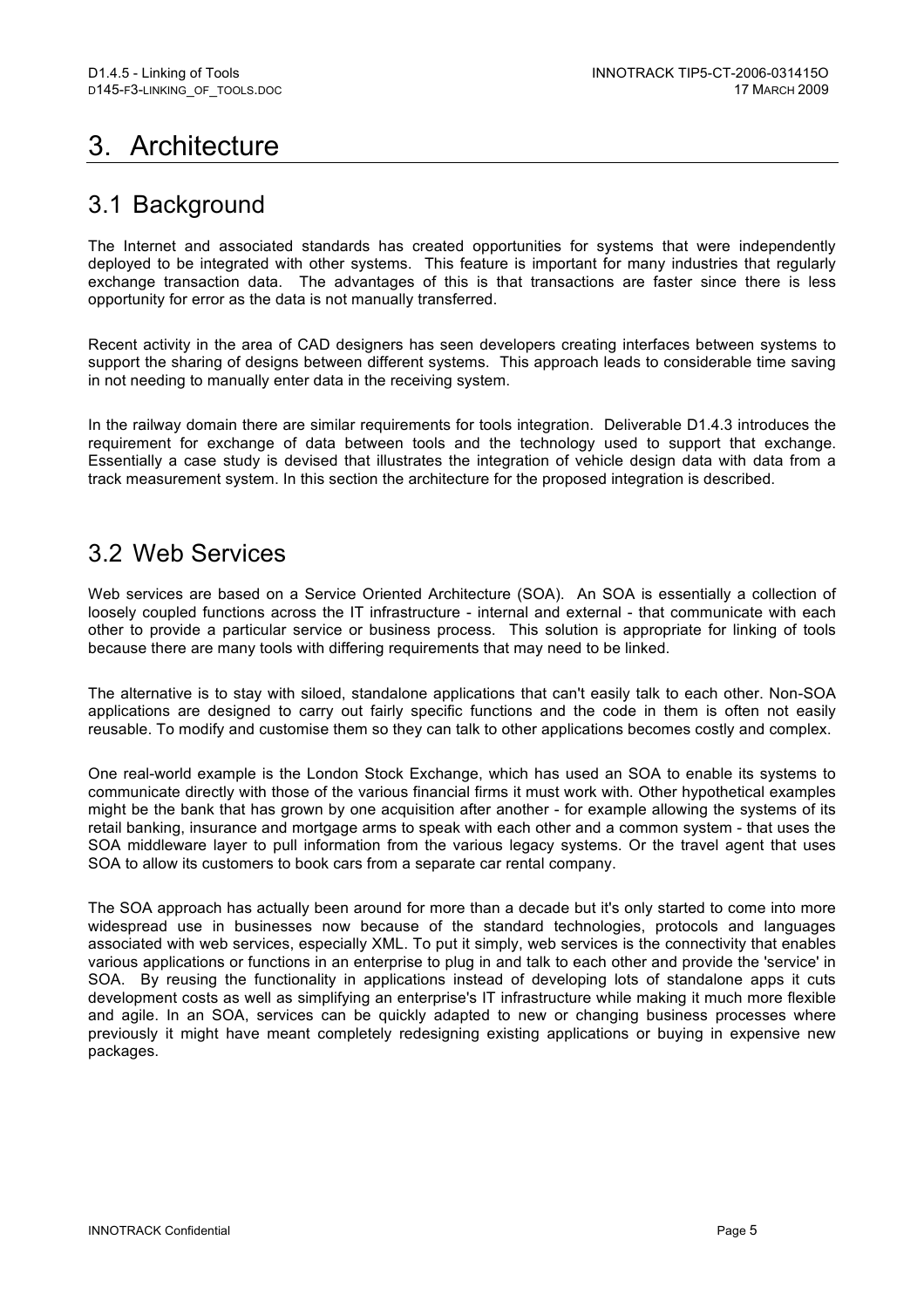## 3.3 Proposed Architecture

The proposed architecture is based on a potentially realistic scenario. A train designer wants to test the dynamic properties of new train design using a third party tool. To achieve this, the designer will also need to use data from a measured section of track geometry. The train design characteristics and track geometry data are held in a format that is proprietary to each system.

To achieve the linking of the tools the user will want to transfer the data from the train and track systems to the dynamics modelling tool. This is achieved through the implementation of web services as described previously.

Figure 1 illustrates the arrangement of component hardware to support the demonstration. Each physical server runs a web server such as Tomcat [1]. The main aim of the architecture is to provide a simple demonstration of how tools can be linked together.



Figure 1 Simplified prototype architecture

Each Tomcat sever can host a number of web services where a service requestor can initiate the request of a function available from a web service as shown in figure 2. The functions are requested using a common method referred to as Remote Procedure Call (RPC), where SOAP is an abbreviation for Simple Object Access Protocol – an alternative to HTTP for XML data transfer.



Figure 2 – Architectural Elements involved in XML-RPC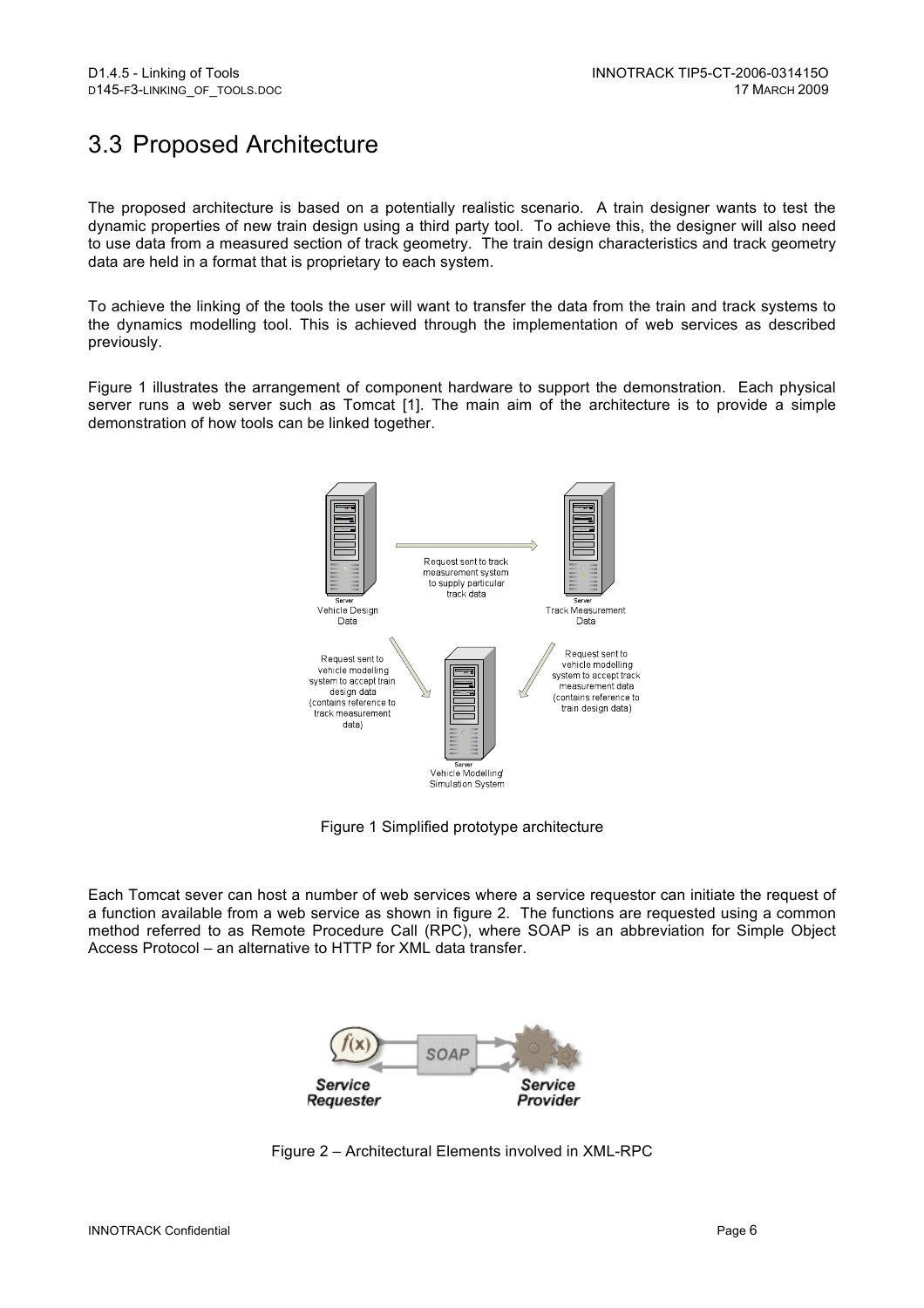In the prototype deployment, there are three main functions required. The first is a request from the vehicle design package to the vehicle modelling package, the second is from the vehicle design package to the track measurement system and the third is from the track measurement system to the vehicle modelling package. A sequence diagram outlining this arrangement is shown in figure 3.



Figure 3 Prototype sequence diagram

### 3.4 Deployment

Each service call requires the transfer of data from the service requestor to the service provider. This is achieved using XML where an XML schema is used to validate the data that has been sent. Figure 4 shows a more detailed representation of the system architecture supporting the prototype deployment. The XML file in each case is passed as a parameter of the function call.



Figure 4 Detailed prototype deployment.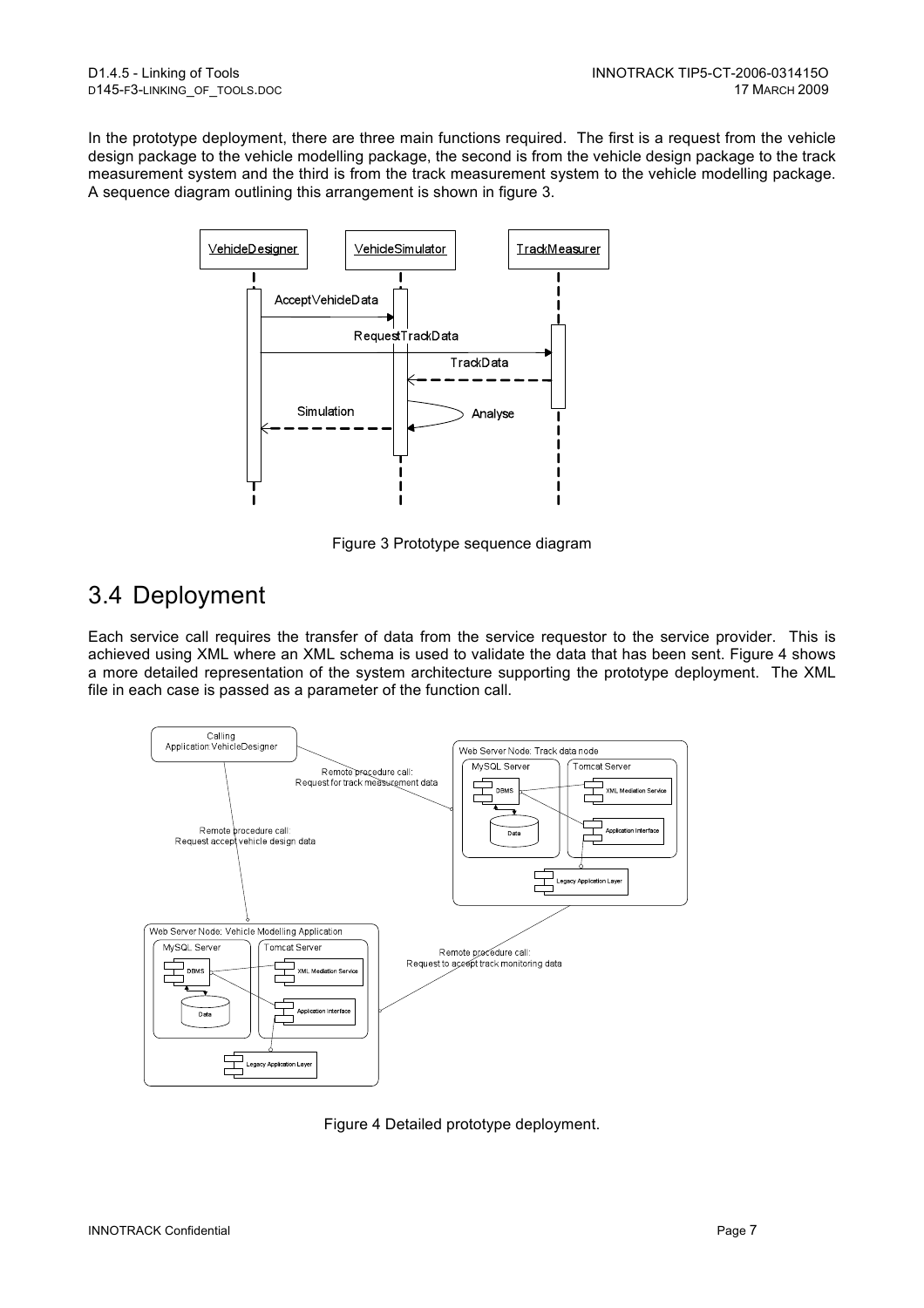Each node contains a function that can interpret XML data called the XML mediation service. The node also contains a database server. The reason for this is for cases where there are multiple models to be sent such as numerous vehicles forming a train set or a number of tracks forming a track section. The database is also used to translate the data into a format that is appropriate for the receiving application.

To demonstrate the requirements to link tools using XML, we consider a number of different applications that enables the user to build a dynamic model of a rail vehicle. These dynamic models are used to study the response to real measured track geometry or user specified inputs in the form of track displacements and external force inputs. These systems are Vampire (http://www.vampire-dynamics.com/index.html), Gensys (http://www.gensys.se/index.html) and NuCars (http://www.aar.com/nucars/about.asp). In general they perform identical functions using similar data represented in different formats.

In this case study, we consider the requirement to compare the results from all applications of this type. Here, it would be desirable to create one dynamic model of the vehicle and apply it to all three of the tools. To demonstrate this we consider the Vampire vehicle specification in Section 7.

The equivalent of this model in XML is an XML schema that describes the specification and an XML document that provides an instance of a vehicle model.

#### 3.4.1 XML Schema and Data

#### *Vehicle Schema*

The example XML model is built on a number of assumptions. First, that each file represents an individual vehicle and second, that each vehicle consists of at least two and not more than two bogies. It can be seen that XML is ideal for representing this type of information for two reasons: first, the restriction can be captured in the schema so that is can be observed by the user and second the restriction can be used to check if the XML data is valid to the schema.

```
<?xml version="1.0" encoding="UTF-8"?>
<!-- edited with XMLSPY v5 rel. 3 U (http://www.xmlspy.com) -->
<xs:schema xmlns:xs="http://www.w3.org/2001/XMLSchema" elementFormDefault="qualified"
attributeFormDefault="unqualified">
   <xs:element name="VEHICLEMODEL">
       <xs:annotation>
          <xs:documentation>Piecewise linear vehicle model</xs:documentation>
       </xs:annotation>
       <xs:complexType>
          <xs:sequence>
              <xs:element name="BOGIE" minOccurs="2" maxOccurs="2">
                 <xs:complexType>
                     <xs:choice>
                         <xs:element name="SUSPENSION_CHARACTERISTICS">
                            <xs:complexType>
                                <xs:sequence>
                                   <xs:element name="TRAILING_ARM_BUSH" maxOccurs="4">
                                       <xs:complexType>
                                           <xs:sequence>
                                              <xs:element name="LONGITUDINAL_STIFFNESS" type="xs:decimal">
                                                  <xs:annotation>
                                                      <xs:documentation>Units: kN/m</xs:documentation>
                                                  </xs:annotation>
                                               </xs:element>
```
The complete XML schema for this model can be found in the Appendix.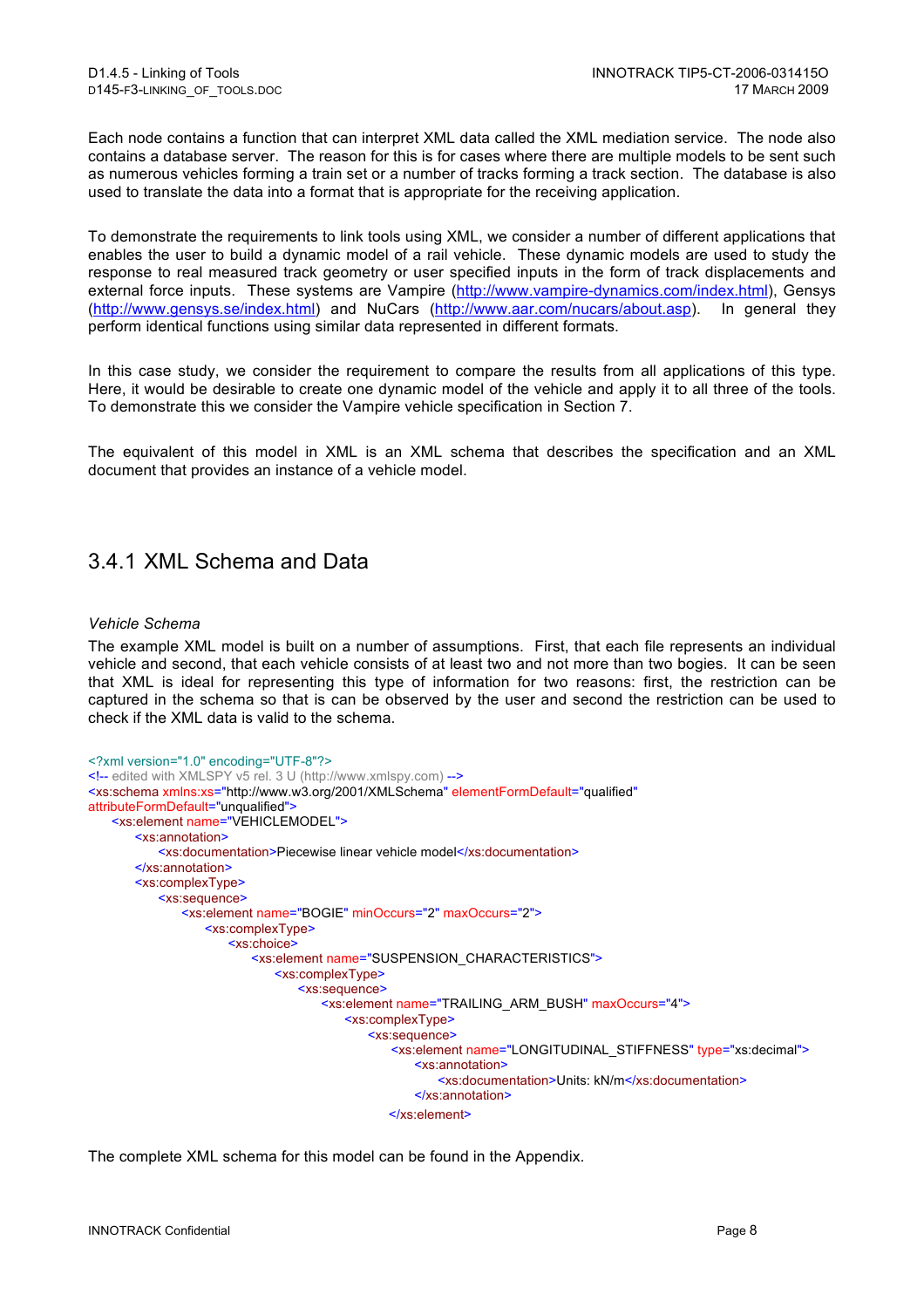Using this schema a vehicle model can be constructed that all of the vehicle modelling tools could potentially accept as input. The vehicle data is created as an XML file that matches the schema. An example of this data file is shown below – note that the data has been generated by an editor so the values are not true data values for the model.

#### *Track Schema*

```
<?xml version="1.0" encoding="UTF-8"?>
<!-- edited with XMLSPY v5 rel. 3 U (http://www.xmlspy.com) by Richard Lewis (University of Birmingham) -->
<xs:schema xmlns:xs="http://www.w3.org/2001/XMLSchema" elementFormDefault="qualified"
attributeFormDefault="unqualified">
   <xs:element name="TRACK_DATA">
       <xs:annotation>
           <xs:documentation>Comment describing your root element</xs:documentation>
       </xs:annotation>
       <xs:complexType>
           <xs:sequence>
              <xs:element name="OBSERVATION">
                  <xs:complexType>
                      <xs:sequence>
                         <xs:element name="ELR" type="xs:string"/>
                         <xs:element name="TRACK" maxOccurs="unbounded">
                             <xs:complexType>
                                 <xs:sequence>
                                    <xs:element name="RAILWAY_LOCATION" type="xs:string"/>
                                    <xs:element name="WORLD_LOCATION" type="xs:string"/>
                                    <xs:element name="FAULT">
                                        <xs:simpleType>
                                           <xs:restriction base="xs:string">
                                               <xs:enumeration value="T35R"/>
                                                <xs:enumeration value="TW3M"/>
                                                <xs:enumeration value="AL35"/>
                                                <xs:enumeration value="T35L"/>
                                                <xs:enumeration value="T35R"/>
                                               <xs:enumeration value="A35R"/>
                                               <xs:enumeration value="A35L"/>
                                                <xs:enumeration value="MT70"/>
                                                <xs:enumeration value="AL70"/>
                                                <xs:enumeration value="MT120"/>
                                                <xs:enumeration value="AL120"/>
                                            </xs:restriction>
                                        </xs:simpleType>
                                    </xs:element>
                                    <xs:element name="MAGNETUDE" type="xs:double"/>
                                    <xs:element name="TIME" type="xs:time"/>
                                 </xs:sequence>
                                 <xs:attribute name="trackCode" type="xs:int" use="required"/>
                             </xs:complexType>
                         </xs:element>
                      </xs:sequence>
                      <xs:attribute name="date" type="xs:date" use="required"/>
                  </xs:complexType>
              </xs:element>
           </xs:sequence>
       </xs:complexType>
   </xs:element>
</xs:schema>
```
</xs:schema>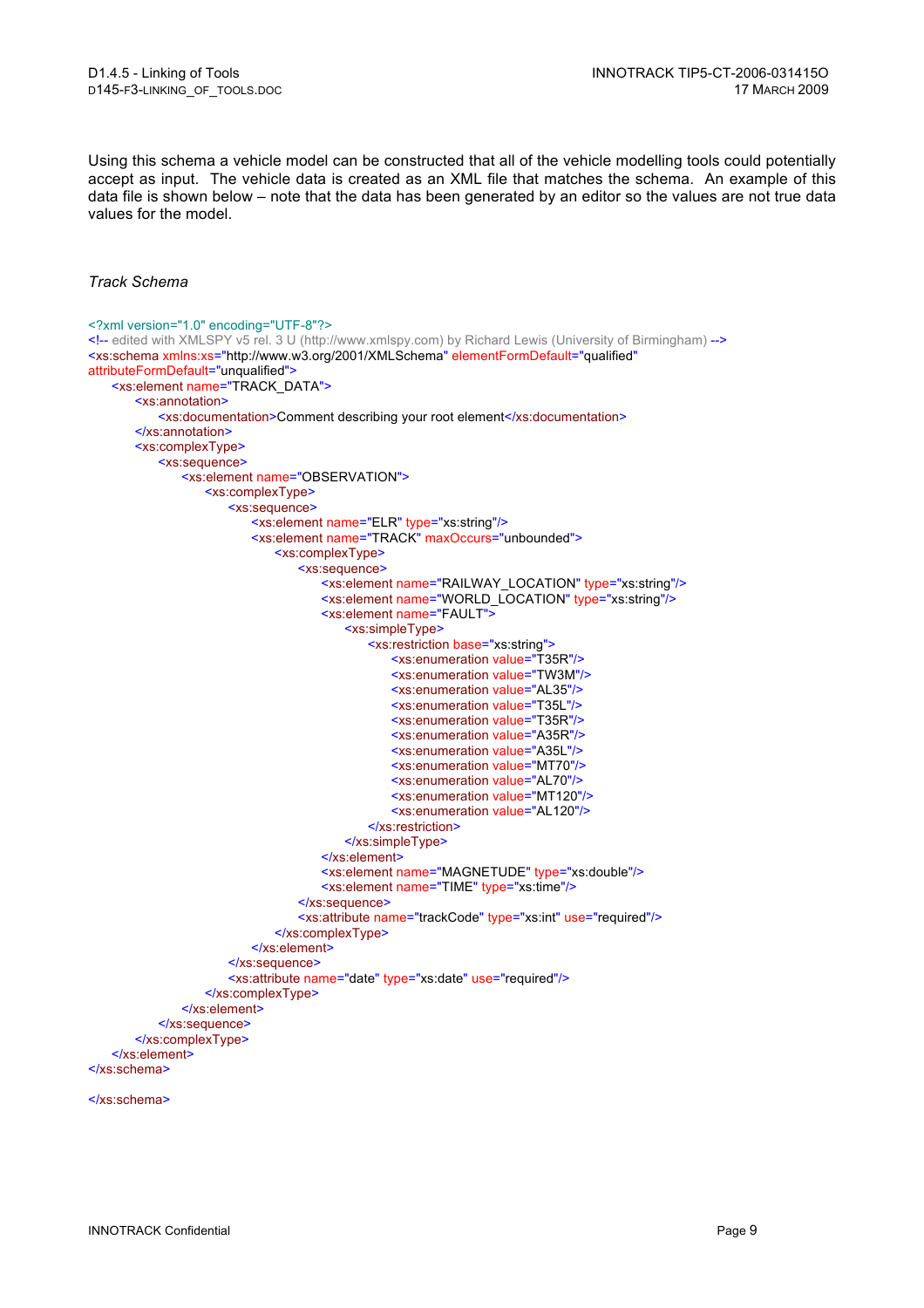#### 3.4.2 Sample Data files

*Vehicle XML File*

<?xml version="1.0" encoding="UTF-8"?> <!--Sample XML file generated by XMLSPY v5 rel. 3 U (http://www.xmlspy.com)--> <VEHICLEMODEL xmlns:xsi="http://www.w3.org/2001/XMLSchema-instance" xsi:noNamespaceSchemaLocation="C:\MAINDRIVE\Innotrack Files\VehicleModel\_1.xsd" model\_ID="String"> <BOGIE bogie\_num="1"> <SUSPENSION\_CHARACTERISTICS> <TRAILING\_ARM\_BUSH> <LONGITUDINAL\_STIFFNESS>30.0772</LONGITUDINAL\_STIFFNESS> <LATERAL\_STIFFNESS>3.267</LATERAL\_STIFFNESS> <VERTICAL\_STIFFNESS>50.0</VERTICAL\_STIFFNESS> <ROLL\_STIFFNESS>0.020</ROLL\_STIFFNESS> <PITCH\_STIFFNESS>0.010</PITCH\_STIFFNESS> <YAW\_STIFFNESS>20.0</YAW\_STIFFNESS> </TRAILING\_ARM\_BUSH> <PRIMARY\_SPRINGS> <LONGITUDINAL\_SHEAR\_STIFFNESS>0.617</LONGITUDINAL\_SHEAR\_STIFFNESS> <LATERAL\_SHEAR\_STIFFNESS>0.617</LATERAL\_SHEAR\_STIFFNESS> <VERTICAL\_STIFFNESS>0.732</VERTICAL\_STIFFNESS> <BENDING\_STIFFNESS>0.00728</BENDING\_STIFFNESS> </PRIMARY\_SPRINGS> <SECONDARY\_SPRINGS> <LONGITUDINAL\_SHEAR\_STIFFNESS>0.165</LONGITUDINAL\_SHEAR\_STIFFNESS> <LATERAL\_SHEAR\_STIFFNESS>0.16</LATERAL\_SHEAR\_STIFFNESS> <VERTICAL\_STIFFNESS>0.43</VERTICAL\_STIFFNESS> <BENDING\_STIFFNESS>0.01</BENDING\_STIFFNESS> </SECONDARY\_SPRINGS> <SECONDARY\_ROLL\_BAR\_STIFFNESS>3.1415926535897932384626433832795</SECONDARY\_ROLL\_BAR\_STIFFN ESS> <BUMPSTOP\_SYMMETRIC\_CHARACTERISTIC>  $<$ MAG>-65 $<$ /MAG> <FORCE>230</FORCE> </BUMPSTOP\_SYMMETRIC\_CHARACTERISTIC> </SUSPENSION\_CHARACTERISTICS> </BOGIE> <BOGIE bogie\_num="2"> <SUSPENSION\_CHARACTERISTICS> <TRAILING\_ARM\_BUSH> <LONGITUDINAL\_STIFFNESS>30.0772</LONGITUDINAL\_STIFFNESS> <LATERAL\_STIFFNESS>3.267</LATERAL\_STIFFNESS> <VERTICAL\_STIFFNESS>50.0</VERTICAL\_STIFFNESS> <ROLL\_STIFFNESS>0.020</ROLL\_STIFFNESS> <PITCH\_STIFFNESS>0.010</PITCH\_STIFFNESS> <YAW\_STIFFNESS>20.0</YAW\_STIFFNESS> </TRAILING\_ARM\_BUSH> <PRIMARY\_SPRINGS> <LONGITUDINAL\_SHEAR\_STIFFNESS>0.617</LONGITUDINAL\_SHEAR\_STIFFNESS> <LATERAL\_SHEAR\_STIFFNESS>0.617</LATERAL\_SHEAR\_STIFFNESS> <VERTICAL\_STIFFNESS>0.732</VERTICAL\_STIFFNESS> <BENDING\_STIFFNESS>0.00728</BENDING\_STIFFNESS> </PRIMARY\_SPRINGS> <SECONDARY\_SPRINGS> <LONGITUDINAL\_SHEAR\_STIFFNESS>0.165</LONGITUDINAL\_SHEAR\_STIFFNESS> <LATERAL\_SHEAR\_STIFFNESS>0.16</LATERAL\_SHEAR\_STIFFNESS> <VERTICAL\_STIFFNESS>0.43</VERTICAL\_STIFFNESS> <BENDING\_STIFFNESS>0.01</BENDING\_STIFFNESS> </SECONDARY\_SPRINGS> <SECONDARY\_ROLL\_BAR\_STIFFNESS>0.05</SECONDARY\_ROLL\_BAR\_STIFFNESS> <BUMPSTOP\_SYMMETRIC\_CHARACTERISTIC> <MAG>-65</MAG> <FORCE>230</FORCE>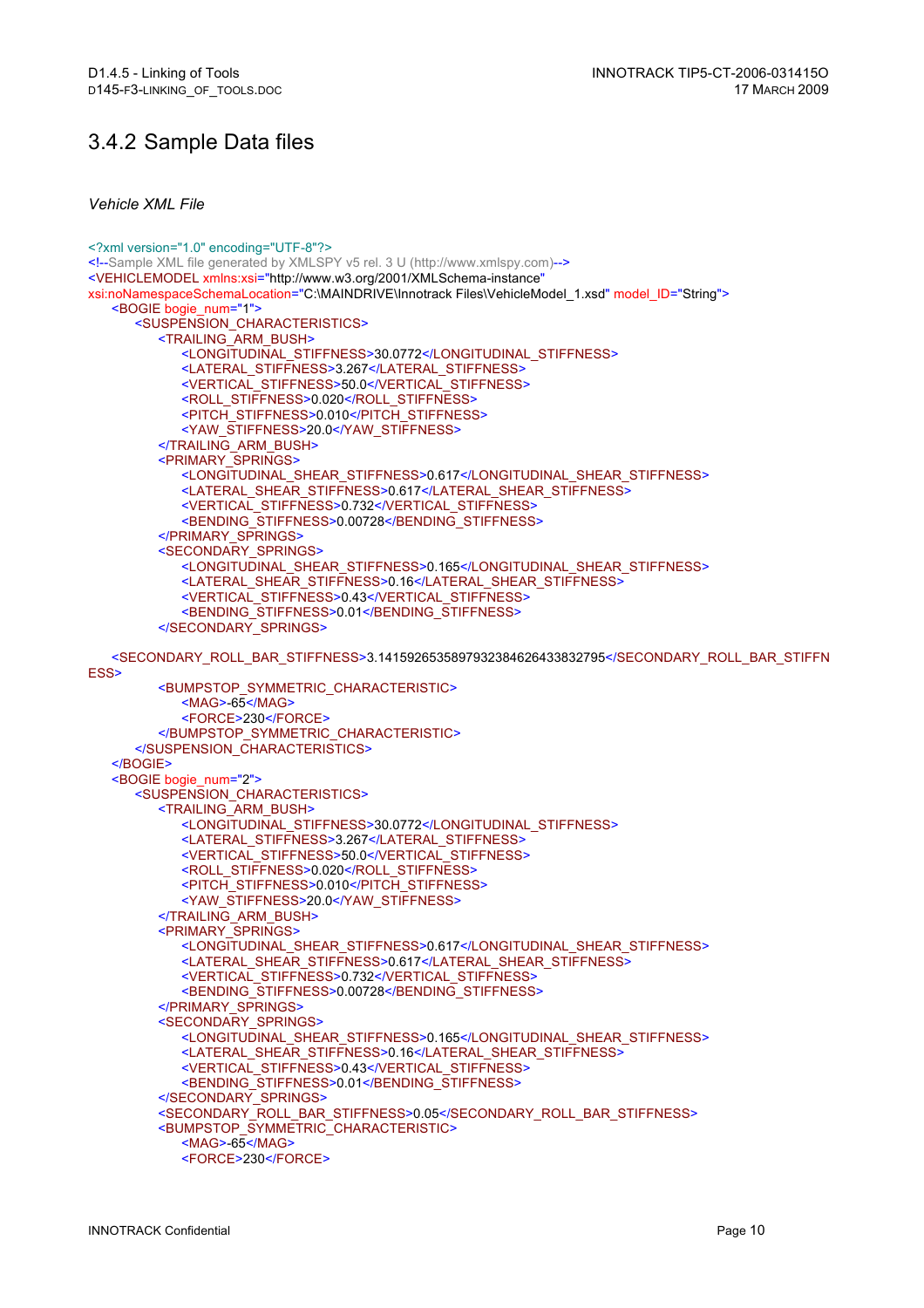</BUMPSTOP\_SYMMETRIC\_CHARACTERISTIC> </SUSPENSION\_CHARACTERISTICS> </BOGIE> <VEHICLE\_DIMENSIONS> <BOGIE\_SEMI\_PIVOT\_SPACING>0.05</BOGIE\_SEMI\_PIVOT\_SPACING> </VEHICLE\_DIMENSIONS> <SUSPENSION\_GEOMETRY> <TRAILING\_ARM\_BUSHES> <HEIGHT\_ABOVE\_RAIL\_LEVEL>1</HEIGHT\_ABOVE\_RAIL\_LEVEL> <LONGITUDINAL\_SEMI\_SPACING>1</LONGITUDINAL\_SEMI\_SPACING> <LATERAL\_SEMI\_SPACING>1</LATERAL\_SEMI\_SPACING> </TRAILING\_ARM\_BUSHES> </SUSPENSION\_GEOMETRY> </VEHICLEMODEL>

*Track XML File*

<?xml version="1.0" encoding="UTF-8"?> <!--Sample XML file generated by XMLSPY v5 rel. 3 U (http://www.xmlspy.com)--> <TRACK\_DATA xmlns:xsi="http://www.w3.org/2001/XMLSchema-instance" xsi:noNamespaceSchemaLocation="C:\MAINDRIVE\Innotrack Files\Docs\D1\_4\_5\TrackData\_1.xsd"> <OBSERVATION date="2006-02-11"> <ELR>ECM1</ELR> <TRACK trackCode="3200"> <RAILWAY\_LOCATION>155m1402y</RAILWAY\_LOCATION> <WORLD\_LOCATION>53.51962:-1.14001</WORLD\_LOCATION> <FAULT>T35R</FAULT> <MAGNETUDE>-21.15</MAGNETUDE> <TIME>13:34:16-00:00</TIME> </TRACK> </OBSERVATION> </TRACK\_DATA>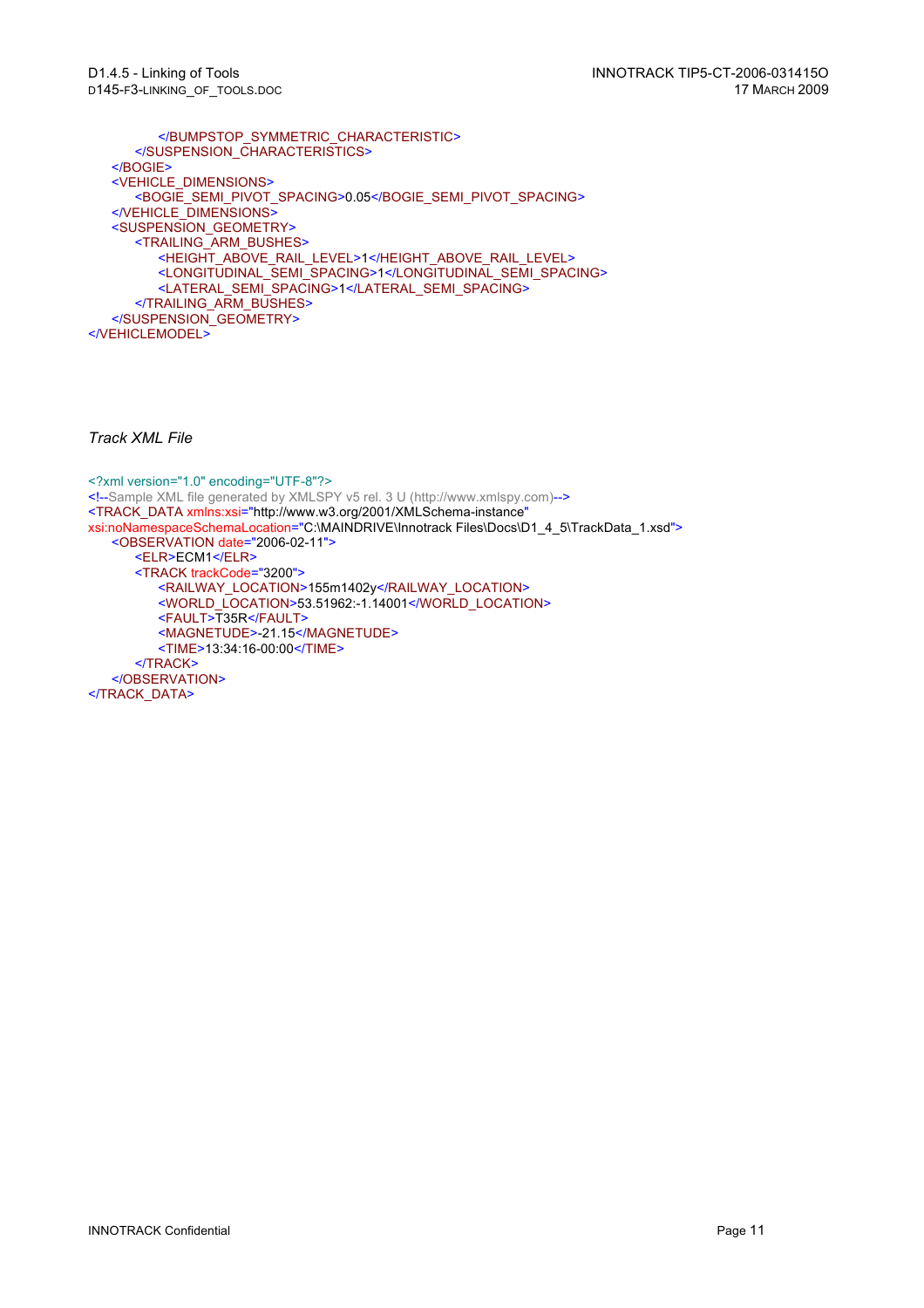# 4. Applications

### 4.1 General Information

A **Web service** is defined by the W3C as "a software system designed to support interoperable machine-tomachine interaction over a network. Web services are frequently just Web APIs that can be accessed over a network, such as the Internet, and executed on a remote system hosting the requested services.

The W3C Web service definition encompasses many different systems, but in common usage the term refers to clients and servers that communicate over the HTTP protocol used on the Web. Such services tend to fall into one of two camps: Big Web Services and RESTful Web Services.

"Big Web Services" use XML messages that follow the SOAP standard and have been popular with traditional enterprise. In such systems, there is often a machine-readable description of the operations offered by the service written in the Web Services Description Language (WSDL). The latter is not a requirement of a SOAP *endpoint*, but it is a prerequisite for automated client-side code generation in many Java and .NET SOAP frameworks (frameworks such as Spring, Apache Axis2 and Apache CXF being notable exceptions). Some industry organizations, such as the WS-I, mandate both SOAP and WSDL in their definition of a Web service.

#### 4.2 Validating XML in Java

In order to process an XML document, the receiving application must first validate that document against its schema. The following example demonstrates validating an XML document with the Validation API (for readability, some exception handling is not shown):

```
 // parse an XML document into a DOM tree
     DocumentBuilder parser = 
DocumentBuilderFactory.newInstance().newDocumentBuilder();
     Document document = parser.parse(new File("instance.xml"));
     // create a SchemaFactory capable of understanding WXS schemas
     SchemaFactory factory = 
SchemaFactory.newInstance(XMLConstants.W3C_XML_SCHEMA_NS_URI);
     // load a WXS schema, represented by a Schema instance
    Source schemaFile = new StreamSource(new File("mySchema.xsd"));
    Schema schema = factory.newSchema(schemaFile);
     // create a Validator instance, which can be used to validate an instance 
document
    Validator validator = schema.newValidator();
     // validate the DOM tree
     try {
         validator.validate(new DOMSource(document));
     } catch (SAXException e) {
         // instance document is invalid!
     }
```
The JAXP parsing API has been integrated with the Validation API. Applications may create a Schema with the validation API and associate it with a DocumentBuilderFactory or a SAXParserFactory instance by using the DocumentBuilderFactory.setSchema(Schema) and SAXParserFactory.setSchema(Schema) methods.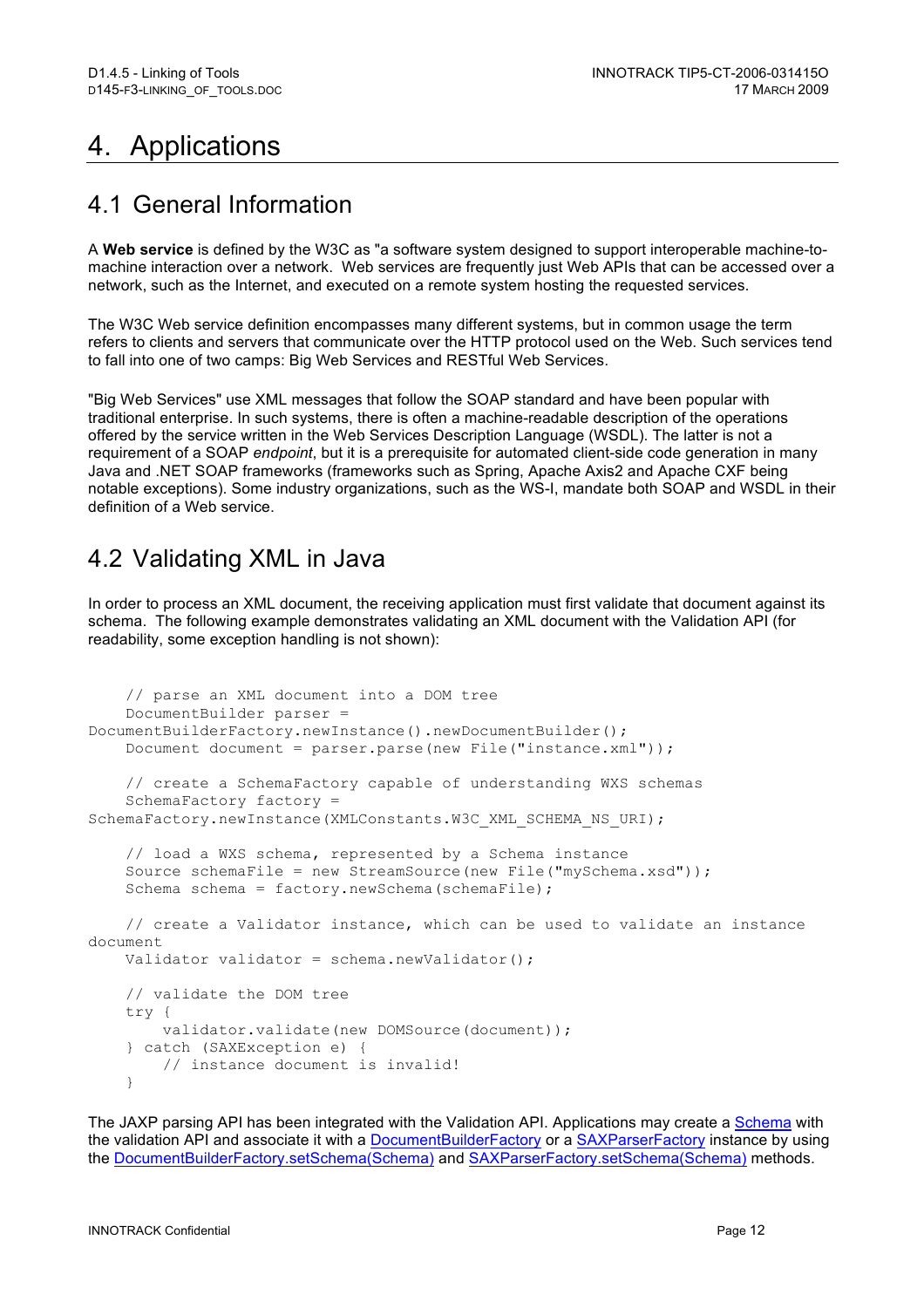## 4.3 Reading XML data concepts in Java

#### *Using SAX*

This program SAXParserExample.java parses a XML document and prints it on the console. Sax parsing is event based modelling. When a SAX parser parses an XML document every time it encounters a tag it calls the corresponding tag handler methods.

When it encounters a Start Tag it calls this method public void startElement(String uri,..

When it encounters a End Tag it calls this method public void endElement(String uri,...

This program also parses the xml file, creates a list of employees and prints it to the console. The steps involved are:

- Create a SAX parser and parse the XML<br>• In the event bandler create the employee
- In the event handler create the employee object
- Print out the data

Basically the class extends DefaultHandler to listen for call back events. And we register this handler with the SAX parser to notify us of call back events. We are only interested in *start event, end event and character event*.

In the example below, *start event*, if the element is employee we create a new instant of employee object and if the element is Name/Id/Age we initialize the character buffer to get the text value.

In *end event* if the node is employee then we know we are at the end of the employee node and we add the Employee object to the list.If it is any other node like Name/Id/Age we call the corresponding methods like setName/SetId/setAge on the Employee object.

In *character event* we store the data in a temp string variable.

a) Create a SAX Parser and parse the XML

```
//get a factory
               SAXParserFactory spf = SAXParserFactory.newInstance();
                       //get a new instance of parser
                       SAXParser sp = spf.newSAXParser();
backs
                       sp.parse("employees.xml", this);
               }catch(SAXException se) {
                       se.printStackTrace();
               }catch(ParserConfigurationException pce) {
                      pce.printStackTrace();
               }catch (IOException ie) {
                      ie.printStackTrace();
```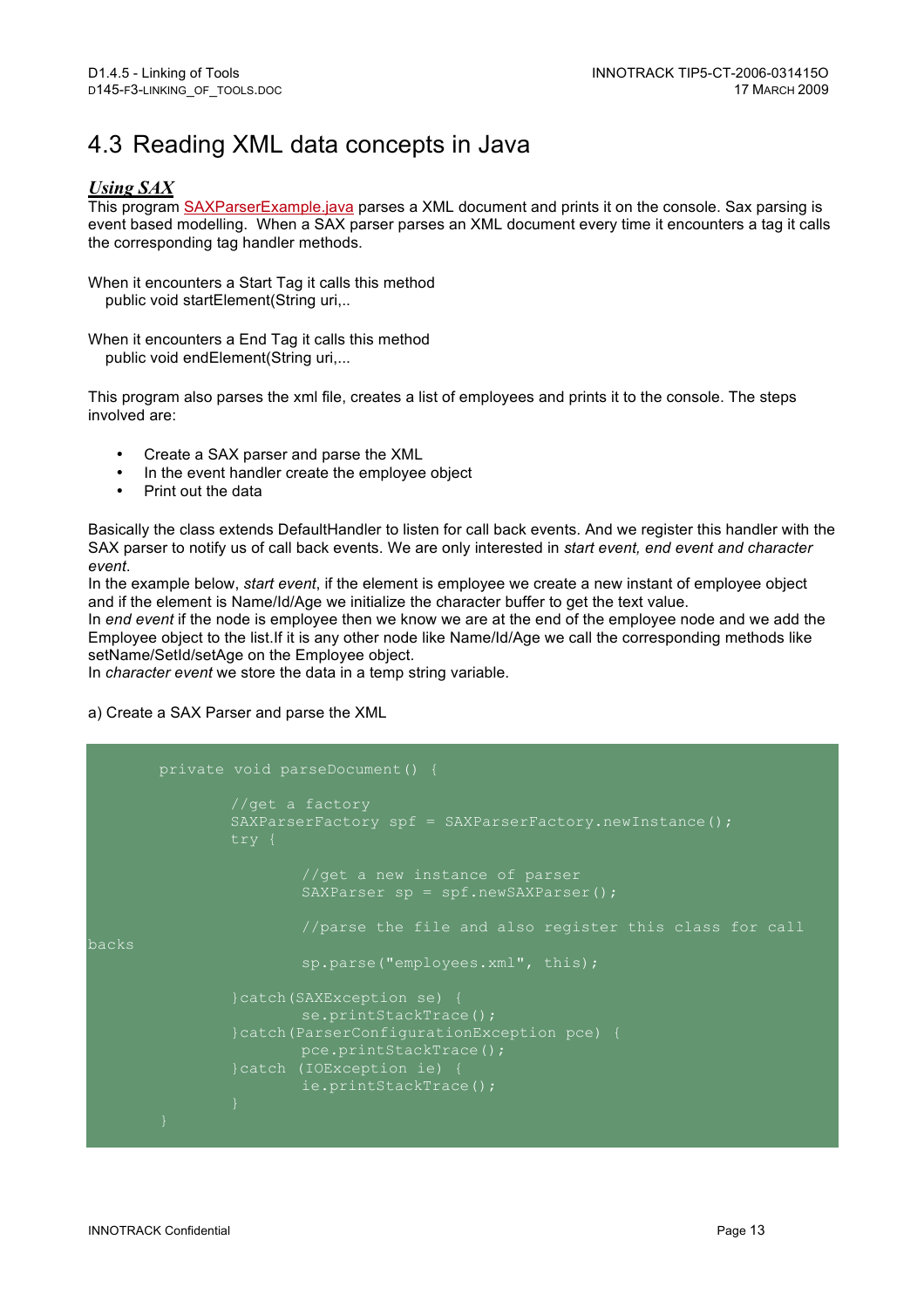b) In the event handlers create the Employee object and call the corresponding setter methods.

```
public void startElement(String uri, String localName, String qName,
               Attributes attributes) throws SAXException {
                \overline{\text{tempVal}} = \underline{\text{""}};if(qName.equalsIgnoreCase("Employee")) {
                        //create a new instance of employee
                        tempEmp = new Emplope();
                        tempEmp.setType(attributes.getValue("type"));
       public void characters(char[] ch, int start, int length) throws
SAXException {
                tempVal = new String(ch, start, length);
                String qName) throws SAXException {
                if(qName.equalsIgnoreCase("Employee")) {
                        myEmpls.add(tempEmp);
                }else if (qName.equalsIgnoreCase("Name")) {
                        tempEmp.setName(tempVal);
                }else if (qName.equalsIgnoreCase("Id")) {
                        tempEmp.setId(Integer.parseInt(tempVal));
                }else if (qName.equalsIgnoreCase("Age")) {
                        tempEmp.setAge(Integer.parseInt(tempVal));
```
#### c) Iterating and printing.



In order to process the data transferred as shown in figure 4 it is necessary to deploy two services from the Vehicle modelling node. These are described in the next section.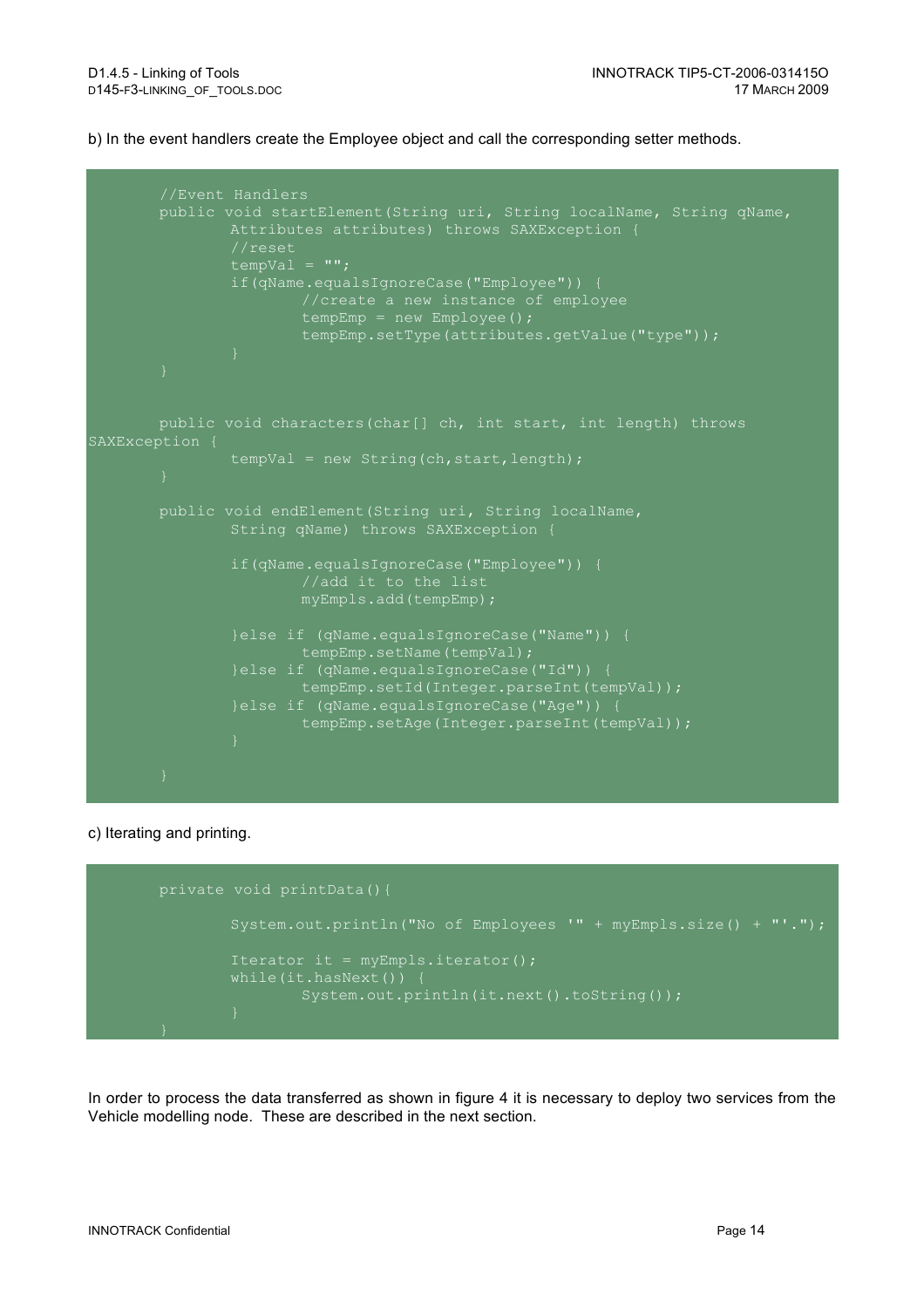## 4.4 Web Services

Creating a Web service using IDE such as NetBeans is relatively simple process. NetBeans creates the imports to the web service libraries and generates the simple web service class with the name that the user provides.

import javax.jws.WebService; // Program uses the annotation @WebService import javax.jws.WebMethod; //Program uses the annotation @WebMethod import javax.jws.WebParam: //Program uses the annotation @WebParam

@WebService( // annotates the class as a web service name = "VehicleDesign", // sets class name serviceName="VehicleDesignService") // sets the service name public class VehicleDesign{ public double acceptVehicleDesignData(fileName inputXML){

… }

public double acceptTrackMonitoringData(fileName inputXML){

… }

#### 4.4.1 Web Methods

public double acceptVehicleDesignData(fileName inputXML){

```
 public void loopAround(Node node, int level) throws SQLException
```

```
 {
```

```
 NodeList nl=node.getChildNodes();
        int cnt=nl.getLength();
        NamedNodeMap attributes;
       for (int i=0;i<cnt;i++){
               if (nl.item(i).getNodeName()=="VEHICLEMODEL"){
               attributes=nl.item(i).getAttributes();
               for (int j=0; j is attributes.getLength();j++}
                if (attributes.item(j).getNodeName()=="model_ID"){
                       items[0]=attributes.item(j).getNodeValue();
 }
 }
               }else if (nl.item(i).getNodeName()=="BOGIE"){
               attributes=nl.item(i).getAttributes();
              for (int j=0; j <attributes.getLength();j++}
                       if (attributes.item(j).getNodeName()=="bogie_num"){
                       items[j]=attributes.item(j).getNodeValue();
 } 
 }
```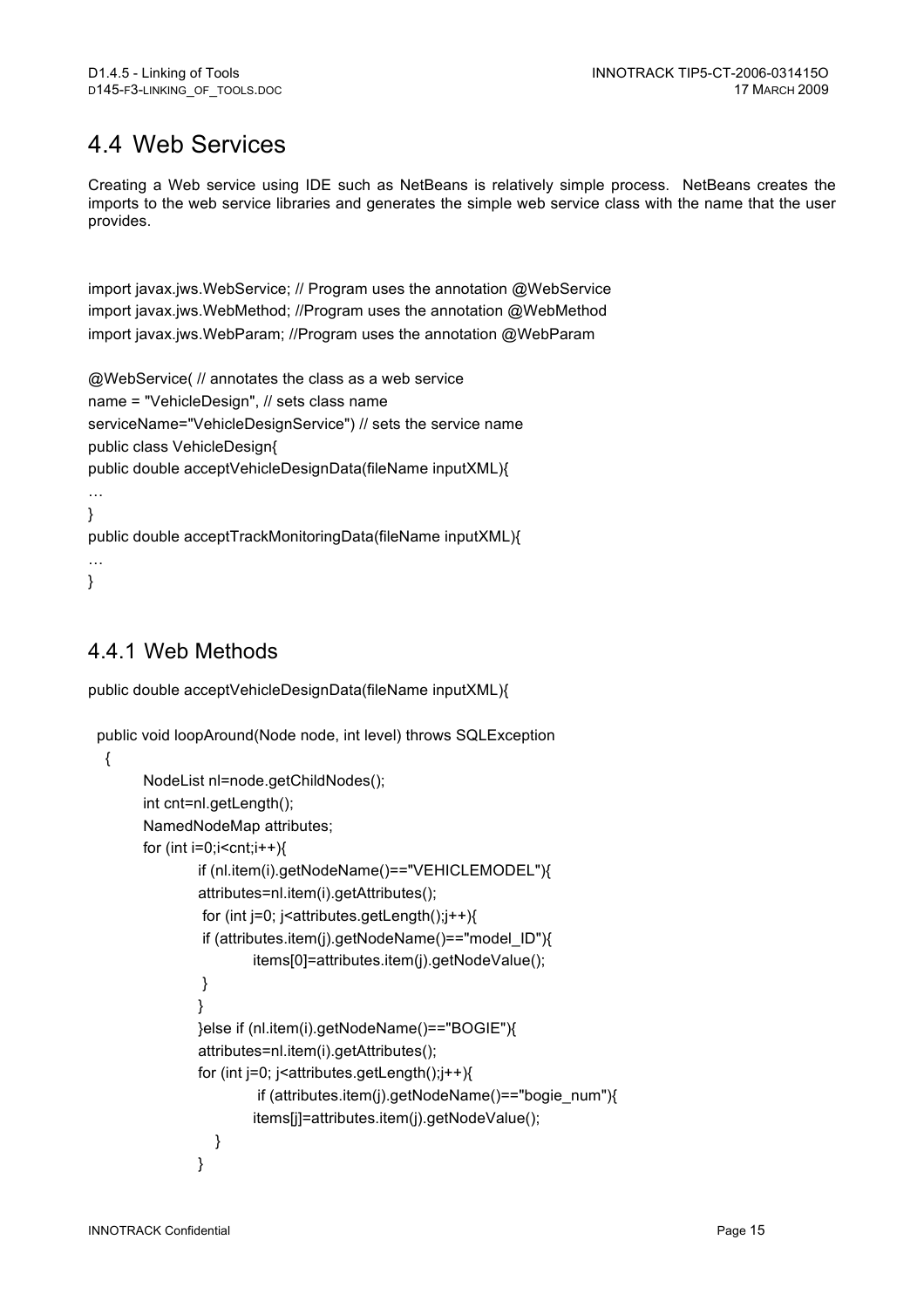```
 } else if (nl.item(i).getNodeName()=="VEHICLE_DIMENSIONS"){
                 attributes=nl.item(i).getAttributes();
                } else if (nl.item(i).getNodeName()=="SUSPENSION_GEOMETRY"){
                 attributes=nl.item(i).getAttributes();
 }
                } else if (nl.item(i).getNodeName()=="SUSPENSION_CHARACTERISTICS"){
                 attributes=nl.item(i).getAttributes();
 }
               …
               …
            }
         }
       //Put second loop here
        loopAround(nl.item(i),level+1);
       if (level==2) \{ if (items[0].toString()=="nothing")
          {
             // do nothing
          } else 
               // add the data to the database
\{ }
public double acceptTrackMonitoringData(fileName inputXML){
  public void loopAround(Node node, int level) throws SQLException
   {
        NodeList nl=node.getChildNodes();
        int cnt=nl.getLength();
        NamedNodeMap attributes;
       for (int i=0;i<cnt;i++){
                if (nl.item(i).getNodeName()=="TRACK_DATA"){
                attributes=nl.item(i).getAttributes();
                }else if (nl.item(i).getNodeName()=="OBSERVATION"){
                attributes=nl.item(i).getAttributes();
               for (int j=0; j<attributes.getLength();j++){
                        if (attributes.item(j).getNodeName()=="date"){
                        items[j]=attributes.item(j).getNodeValue();
 } 
 }
                } else if (nl.item(i).getNodeName()=="ELR"){
                 attributes=nl.item(i).getAttributes();
                } else if (nl.item(i).getNodeName()=="TRACK"){
                 attributes=nl.item(i).getAttributes();
               for (int j=0; j<attributes.getLength();j++){
```
}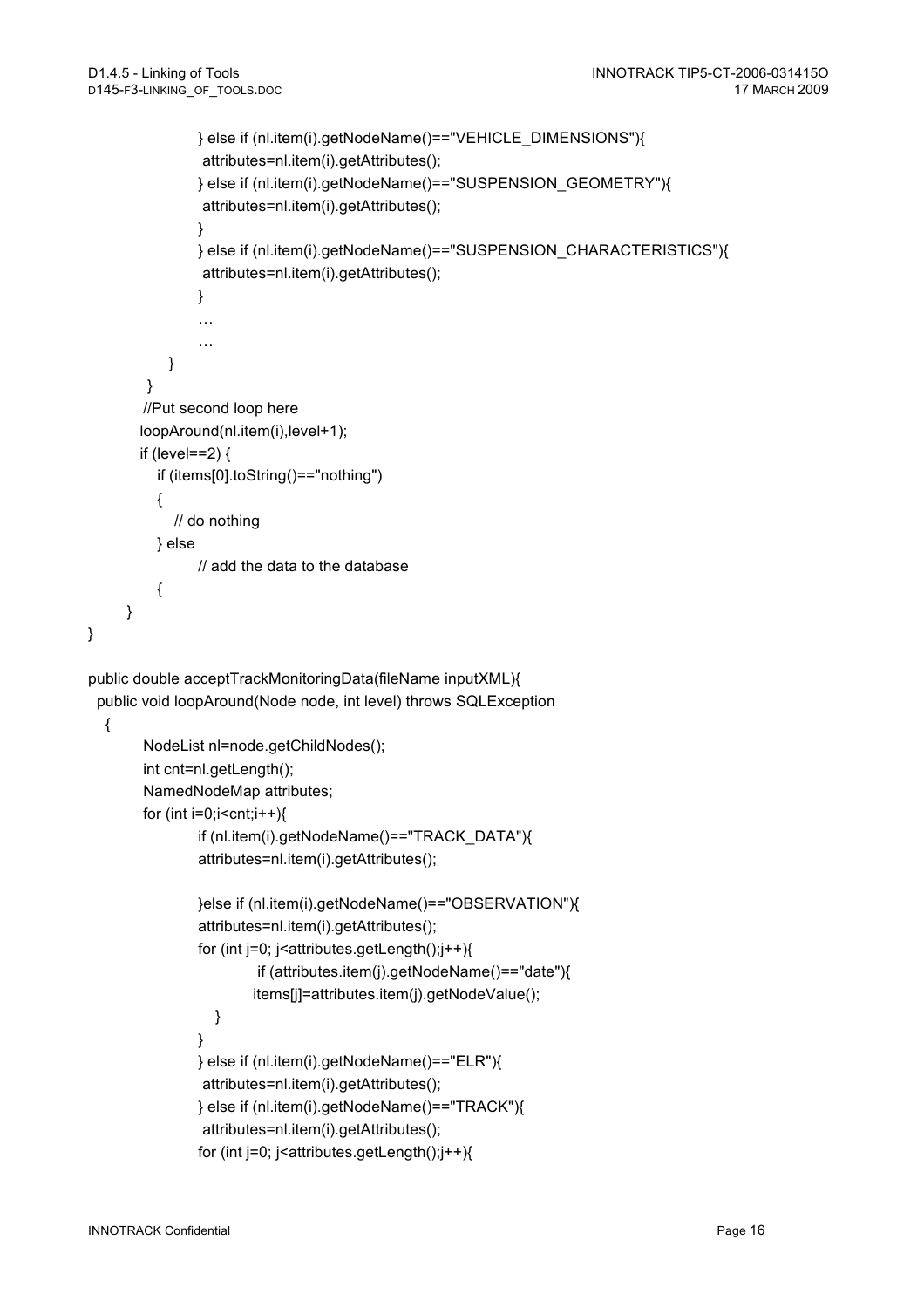```
 if (attributes.item(j).getNodeName()=="trackCode"){
                        items[j]=attributes.item(j).getNodeValue();
 } 
 }
            }
           } else if (nl.item(i).getNodeName()=="RAILWAY_LOCATION"){
                attributes=nl.item(i).getAttributes();
           }
               …
               …
           }
        }
       //Put second loop here
       loopAround(nl.item(i),level+1);
       if (level==2) {
          if (items[0].toString()=="nothing")
          {
            // do nothing
          } else 
               // add the data to the database
          {
     }
```
} }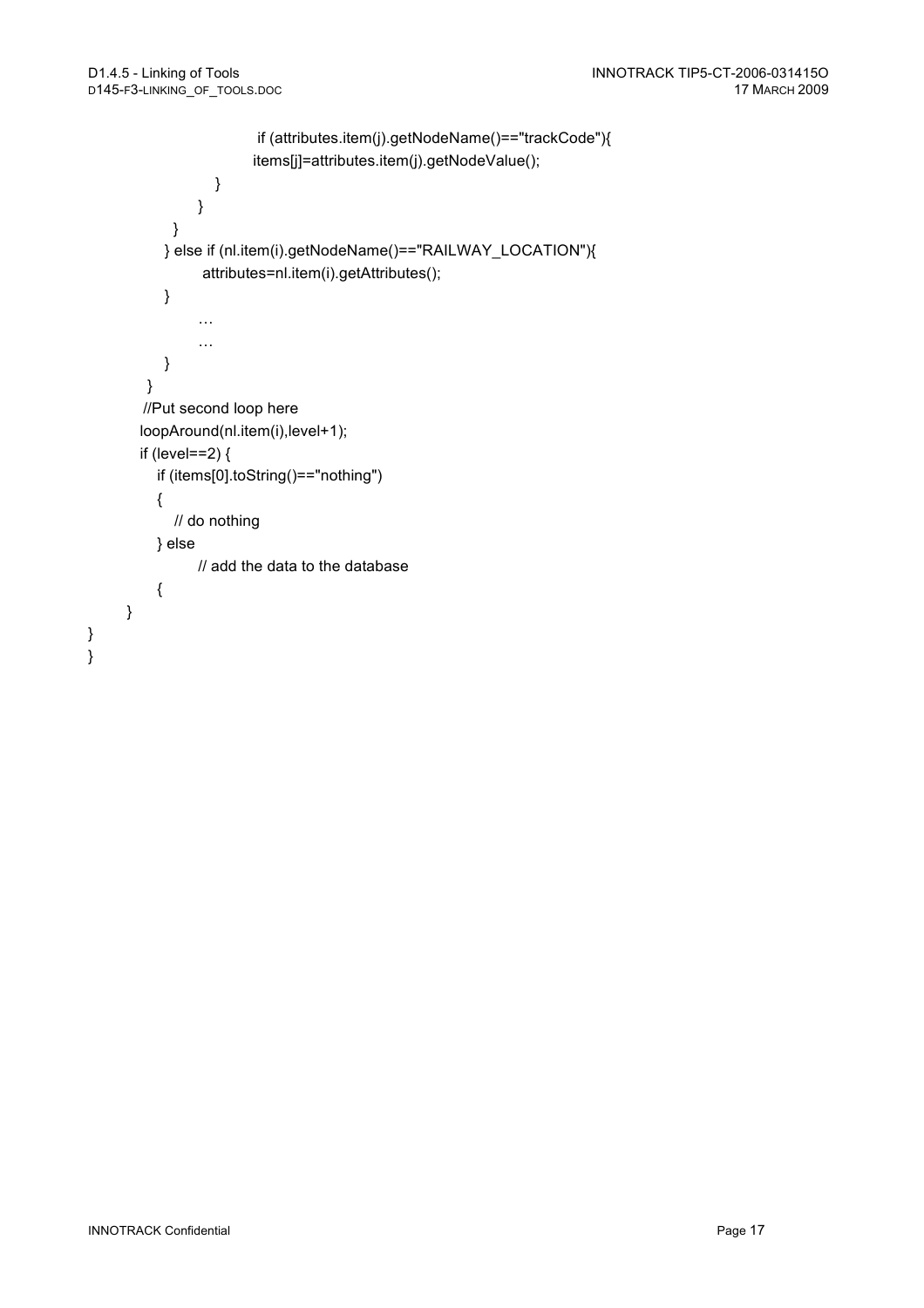## 5. Conclusions

This deliverable has provided a background to data integration and the linking of tools. It represents a case study for the linking of tools associated with vehicle design, track measurement and vehicle dynamics profiling. A background to the available technology has been provided which includes a prototype architecture and code samples.

The deliverable provide a framework from which further work can be undertaken. There is potential to extend the work presented here in a number of ways:

- This document has discussed an example where an XML model of a vehicle has been generated in order to provide a common input to a number of modelling tools. However, there would also be advantages in bringing the output from the same tools into a similar, common standard. This could be achieved either as an export option from the tools themselves, or, as would certainly be a more appropriate solution in the short term, by a web service that would parse the software-specific output formats from the tools and translate it into XML.
- Deciding upon the level of abstraction appropriate to a particular model is always a difficult task, the extensible nature of XML data formats mean that additional tags can be defined in situations where additional information needs to be stored. This process does not interfere with the ability of other software to read the file as it can in a traditional file format, since the XML parser will simply pass over tags it does not recognise. The creation of extended sets of tags for particular modelling tasks, parameters required by individual software packages, or non-SI measurement units such as the `chains' used on the UK rail network, would be an important extension of the example discussed here.
- Software packages for railway vehicle dynamics also use postprocessors for the evaluation of: trackshift forces, risk for flange climbing, ride indexes, pantograph sway, vehicle overturning, RCF, wheel/rail-wear, etc. In order to allow the interchange of these postprocessors it would be beneficial to additionally use an XML schema at this level.

It is important to remember that the adoption of an XML standard for data exchange is not a zero-cost solution. Software currently in use would either need to be updated to support the new standard, or services to translate data between the formats need to be provided. A substantial effort is also required to make sure that the standard supports all the features required by the parties involved in the most economical way possible. Much of this work falls to the companies developing the software, and certainly in the early stages of adoption the costs may outweigh the benefits. Ultimately however, the greater flexibility XML data formats allow to customers mean that tools that support them are much more attractive than those which don't, and market forces tend to drive the adoption of the standard across a sector.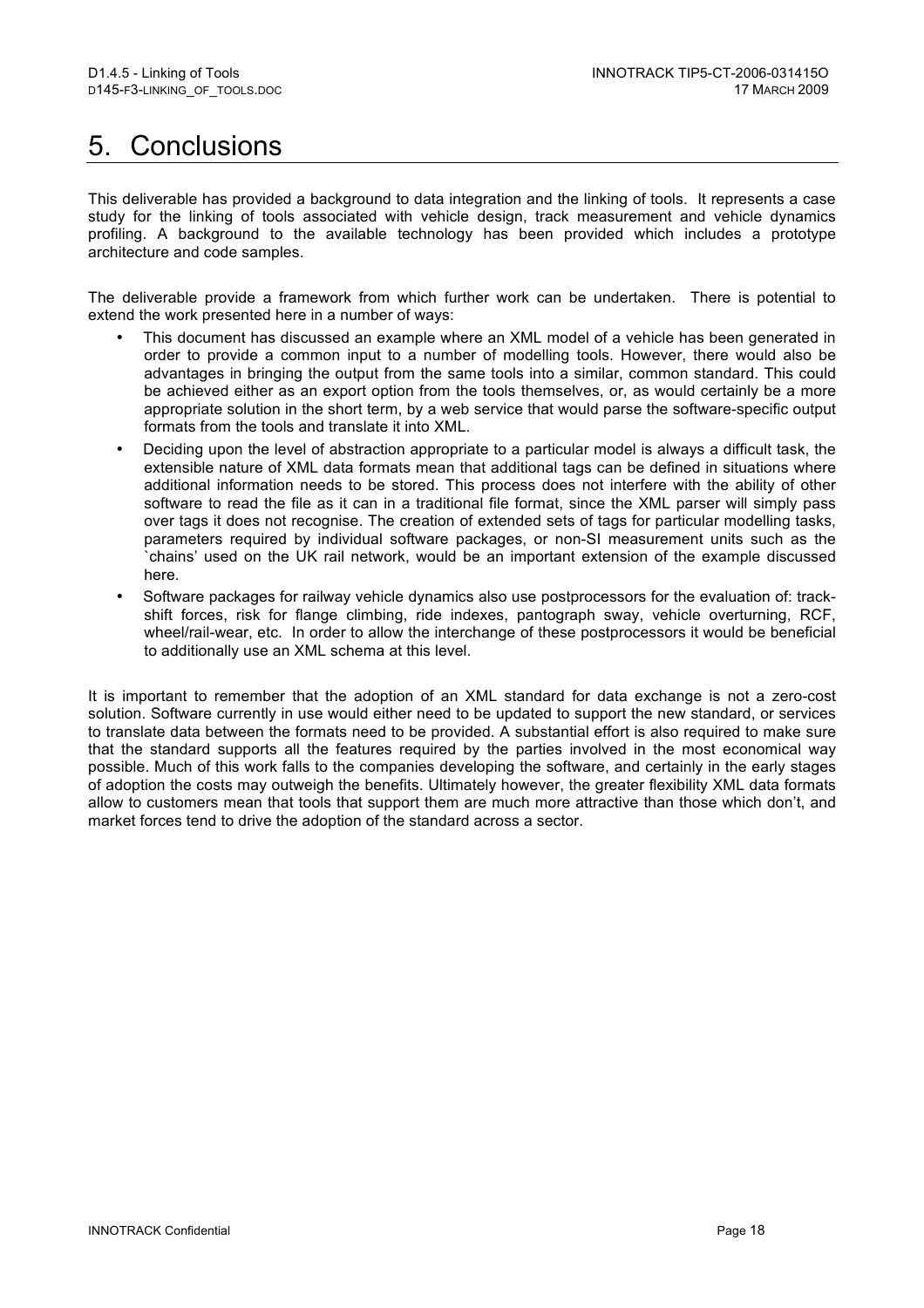# 6. Bibliography

[1] Tomcat - http://tomcat.apache.org/

[2] ISO 10303 - **Industrial automation systems and integration -- Product data representation and exchange -- Part 218: Application protocol: Ship structures**

[3] ISO 8000 **Data quality -- Part 110: Master data: Exchange of characteristic data: Syntax, semantic encoding, and conformance to data specification**

[4] ISO 22745 **Industrial automation systems and integration -- Open technical dictionaries and their application to master data -- Part 1: Overview and fundamental principles**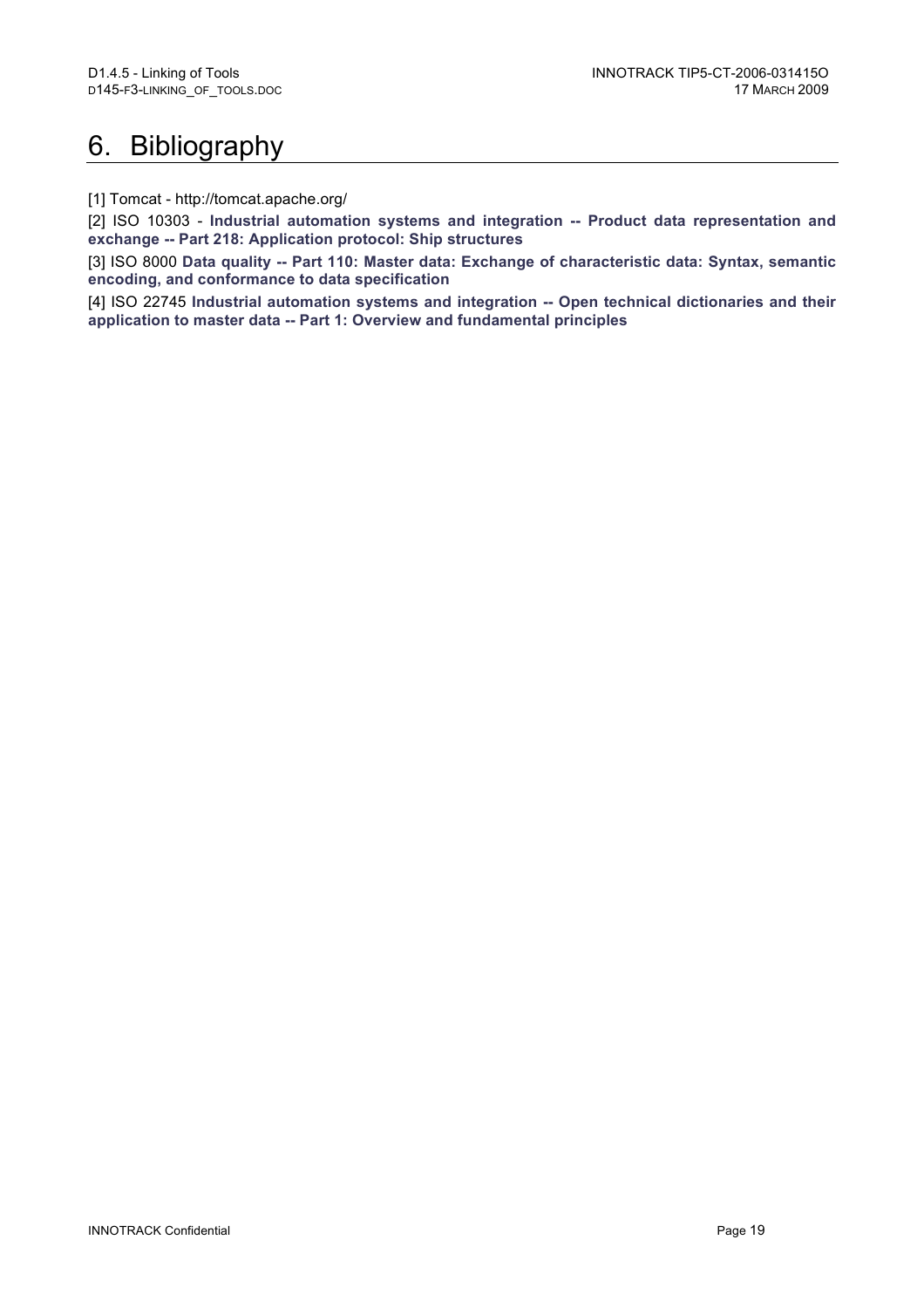## 7. Annexes

### 7.1 Appendix - Vehicle Specification XML Schema

```
<?xml version="1.0" encoding="UTF-8"?>
<!-- edited with XMLSPY v5 rel. 3 U (http://www.xmlspy.com) by Richard Lewis (University of Birmingham) -->
<xs:schema xmlns:xs="http://www.w3.org/2001/XMLSchema" elementFormDefault="qualified"
attributeFormDefault="unqualified">
   <xs:element name="VEHICLEMODEL">
       <xs:annotation>
          <xs:documentation>Piecewise linear vehicle model</xs:documentation>
       </xs:annotation>
       <xs:complexType>
          <xs:sequence>
              <xs:element name="BOGIE" minOccurs="2" maxOccurs="2">
                 <xs:complexType>
                     <xs:choice>
                         <xs:element name="SUSPENSION_CHARACTERISTICS">
                            <xs:complexType>
                                <xs:sequence>
                                   <xs:element name="TRAILING_ARM_BUSH" maxOccurs="4">
                                       <xs:complexType>
                                           <xs:sequence>
                                              <xs:element name="LONGITUDINAL_STIFFNESS" type="xs:decimal">
                                                  <xs:annotation>
                                                      <xs:documentation>Units: kN/m</xs:documentation>
                                                  </xs:annotation>
                                              </xs:element>
                                              <xs:element name="LATERAL_STIFFNESS" type="xs:decimal">
                                                  <xs:annotation>
                                                      <xs:documentation>Units: kN/m</xs:documentation>
                                                  </xs:annotation>
                                              </xs:element>
                                              <xs:element name="VERTICAL_STIFFNESS" type="xs:decimal">
                                                  <xs:annotation>
                                                      <xs:documentation>Units: kN/m</xs:documentation>
                                                  </xs:annotation>
                                              </xs:element>
                                              <xs:element name="ROLL_STIFFNESS" type="xs:decimal">
                                                  <xs:annotation>
                                                      <xs:documentation>Units: kNm/rad</xs:documentation>
                                                  </xs:annotation>
                                              </xs:element>
                                              <xs:element name="PITCH_STIFFNESS" type="xs:decimal">
                                                  <xs:annotation>
                                                      <xs:documentation>Units: kNm/rad</xs:documentation>
                                                  </xs:annotation>
                                              </xs:element>
                                              <xs:element name="YAW_STIFFNESS" type="xs:decimal">
                                                  <xs:annotation>
                                                      <xs:documentation>Units: kNm/rad</xs:documentation>
                                                  </xs:annotation>
                                              </xs:element>
                                           </xs:sequence>
                                       </xs:complexType>
                                    </xs:element>
                                   <xs:element name="PRIMARY_SPRINGS" type="SPRING_SUSP_TYPE"
maxOccurs="4"/>
                                   <xs:element name="SECONDARY_SPRINGS" type="SPRING_SUSP_TYPE"
maxOccurs="2"/>
                                    <xs:element name="SECONDARY_ROLL_BAR_STIFFNESS" type="xs:decimal">
                                       <xs:annotation>
                                           <xs:documentation>Units: kNm/rad</xs:documentation>
                                       </xs:annotation>
                                    </xs:element>
```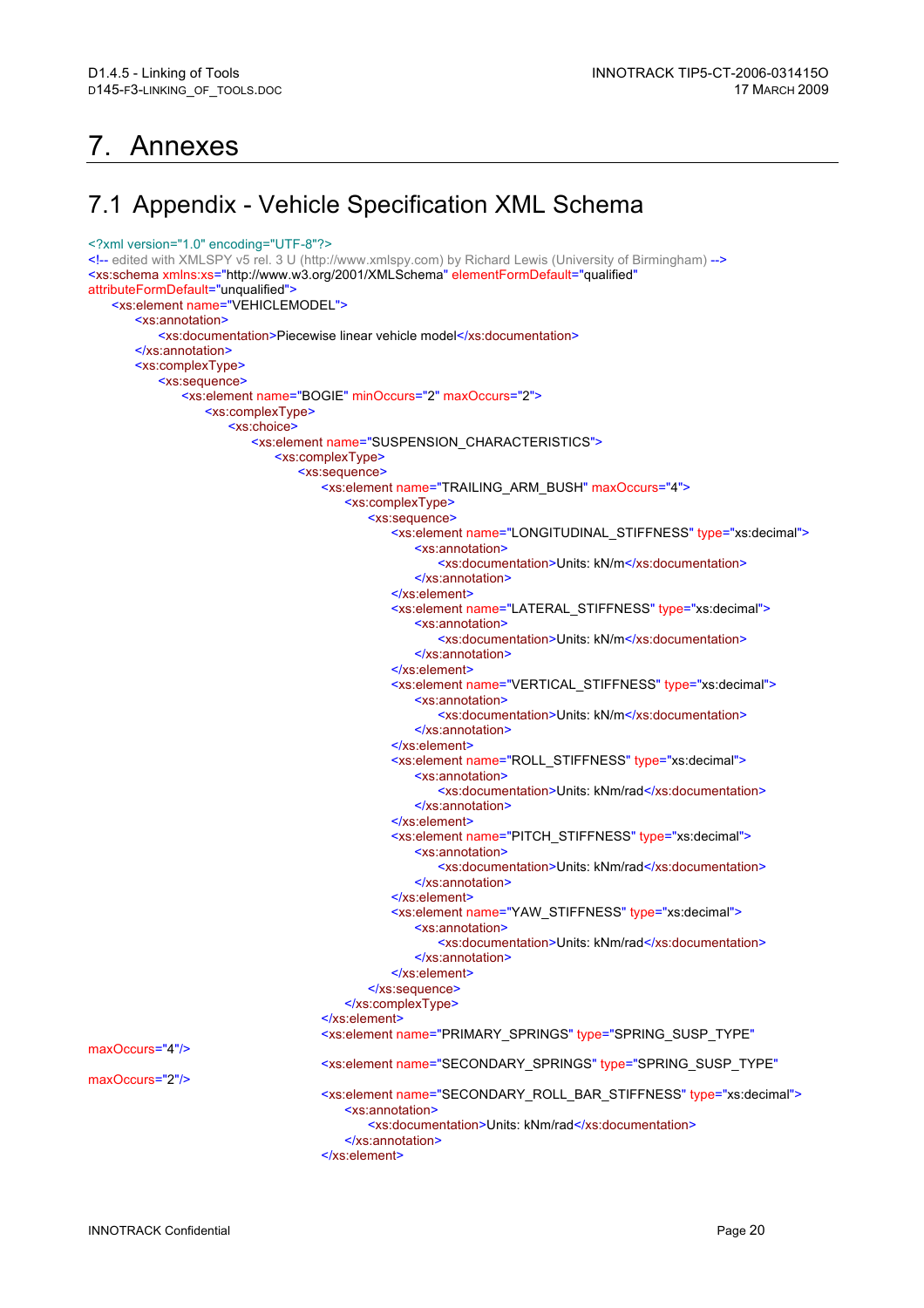<xs:element name="BUMPSTOP\_SYMMETRIC\_CHARACTERISTIC" minOccurs="10" maxOccurs="10"> <xs:complexType> <xs:sequence> <xs:element name="MAG" type="xs:int"> <xs:annotation> <xs:documentation>Units: mm</xs:documentation> </xs:annotation> </xs:element> <xs:element name="FORCE" type="xs:decimal"> <xs:annotation> <xs:documentation>Units: kN</xs:documentation> </xs:annotation> </xs:element> </xs:sequence> </xs:complexType> </xs:element> </xs:sequence> </xs:complexType> </xs:element> <xs:element name="MASS"> <xs:complexType> <xs:choice> <xs:element name="BOGIE\_MASS"> <xs:complexType> <xs:complexContent> <xs:extension base="MASS\_TYPE"/> </xs:complexContent> </xs:complexType> </xs:element> <xs:element name="TRAILING\_ARM" type="MASS\_TYPE" maxOccurs="4"/> <xs:element name="WHEELSET" type="MASS\_TYPE"/> <xs:element name="VEHICLE\_BODY" type="MASS\_TYPE"/> </xs:choice> </xs:complexType> </xs:element> <xs:element name="DAMPER\_CHARACTERISTICS"> <xs:complexType> <xs:sequence> <xs:element name="PRIMARY\_VERTICAL\_DAMPERS" maxOccurs="4"/> <xs:element name="SECONDARY\_LATERAL\_DAMPERS" maxOccurs="2"/> <xs:element name="SECONDARY\_VERTICAL\_DAMPERS" maxOccurs="2"/> <xs:element name="SECONDARY\_YAW\_DAMPERS" maxOccurs="2"/> </xs:sequence> </xs:complexType> </xs:element> </xs:choice> <xs:attribute name="bogie\_num" type="xs:int" use="required"/> </xs:complexType> </xs:element> <xs:element name="VEHICLE\_DIMENSIONS" type="SIZE\_TYPE"/> <xs: element name="SUSPENSION\_GEOMETRY" type="POSITION\_TYPE"/> </xs:sequence> <xs:attribute name="model\_ID" type="xs:string" use="required"/> </xs:complexType> </xs:element> <xs:complexType name="MASS\_TYPE"> <xs:annotation> <xs:documentation>Mass and inertia of components</xs:documentation> </xs:annotation> <xs:choice> <xs:element name="INERTIA"> <xs:complexType> <xs:sequence> <xs:element name="MASS" type="xs:decimal"> <xs:annotation> <xs:documentation>Units: kg</xs:documentation> </xs:annotation> </xs:element>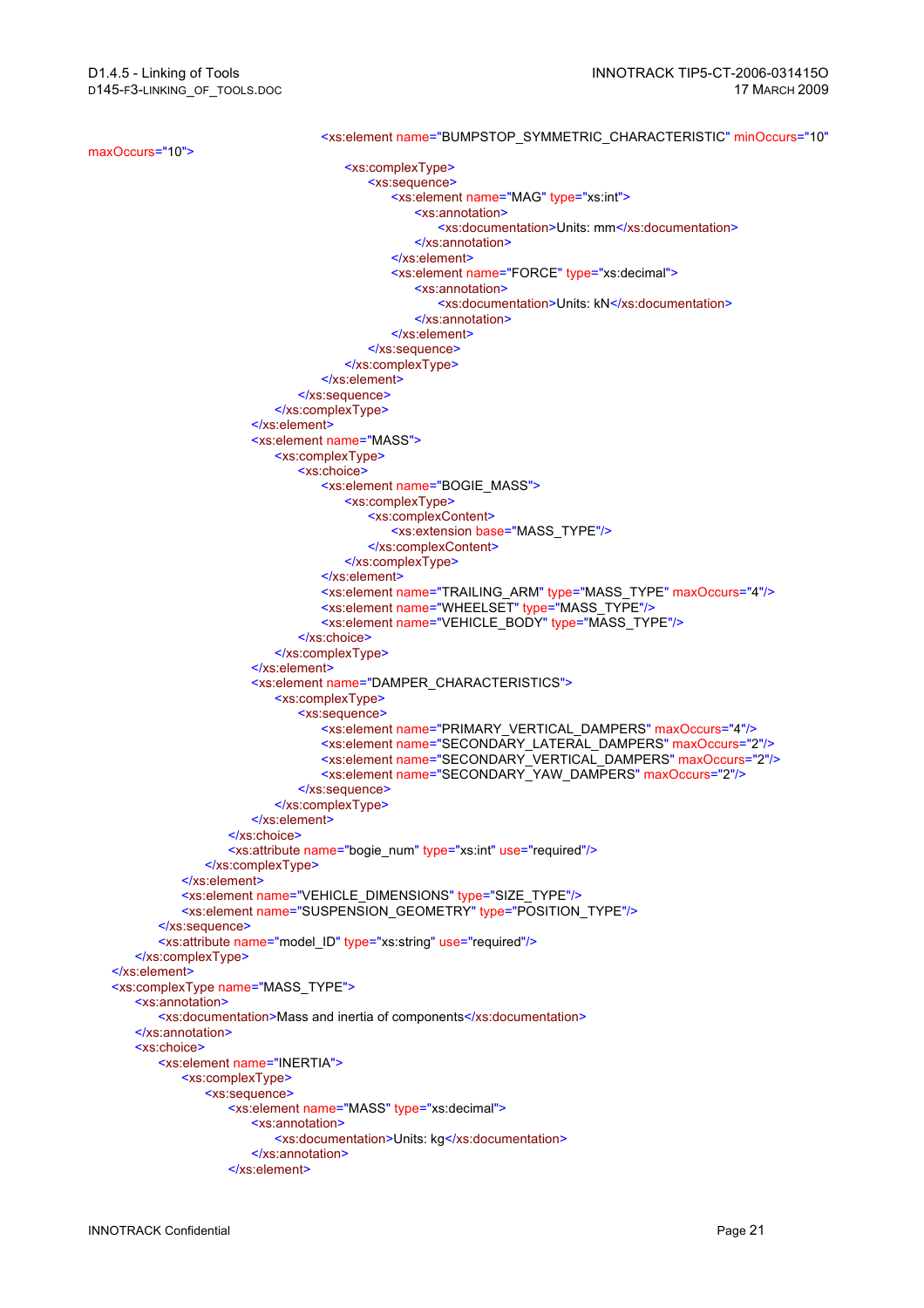<xs:element name="ROLL\_INERTIA" type="xs:decimal"> <xs:annotation> <xs:documentation>Units: kgm^2</xs:documentation> </xs:annotation> </xs:element> <xs:element name="PITCH\_INERTIA" type="xs:decimal"> <xs:annotation> <xs:documentation>Units: kgm^2</xs:documentation> </xs:annotation> </xs:element> <xs:element name="YAW\_INERTIA" type="xs:decimal"> <xs:annotation> <xs:documentation>Units: kgm^2</xs:documentation> </xs:annotation> </xs:element> </xs:sequence> </xs:complexType> </xs:element> <xs:element name="SIZE" type="SIZE\_TYPE" minOccurs="0"/> <xs:element name="POSITION" type="POSITION\_TYPE" maxOccurs="unbounded"/> </xs:choice> </xs:complexType> <xs:complexType name="POSITION\_TYPE"> <xs:annotation> <xs:documentation>Postion of vehicle components</xs:documentation> </xs:annotation> <xs:choice> <xs:element name="TRAILING\_ARM\_BUSHES"> <xs:complexType> <xs:sequence> <xs:element name="HEIGHT\_ABOVE\_RAIL\_LEVEL" type="xs:decimal"> <xs:annotation> <xs:documentation>Units: mm</xs:documentation> </xs:annotation> </xs:element> <xs:element name="LONGITUDINAL\_SEMI\_SPACING" type="xs:decimal"> <xs:annotation> <xs:documentation>Units: mm</xs:documentation> </xs:annotation> </xs:element> <xs:element name="LATERAL\_SEMI\_SPACING" type="xs:decimal"> <xs:annotation> <xs:documentation>Units: mm</xs:documentation> </xs:annotation> </xs:element> </xs:sequence> </xs:complexType> </xs:element> <xs:element name="PRIMARY\_SPRINGS"> <xs:complexType> <xs:sequence> <xs:element name="LONGITUDINAL\_SEMI\_SPACING" type="xs:decimal"> <xs:annotation> <xs:documentation>Units: mm</xs:documentation> </xs:annotation> </xs:element> <xs:element name="LATERAL\_SEMI\_SPACING" type="xs:decimal"> <xs:annotation> <xs:documentation>Units: mm</xs:documentation> </xs:annotation> </xs:element> <xs:element name="HEIGHT\_ABOVE\_RAIL\_LEVEL\_OF\_TOP" type="xs:decimal"> <xs:annotation> <xs:documentation>Units: mm</xs:documentation> </xs:annotation> </xs:element> <xs:element name="HEIGHT\_ABOVE\_RAIL\_LEVEL\_OF\_BOTTOM" type="xs:decimal"> <xs:annotation> <xs:documentation>Units: mm</xs:documentation>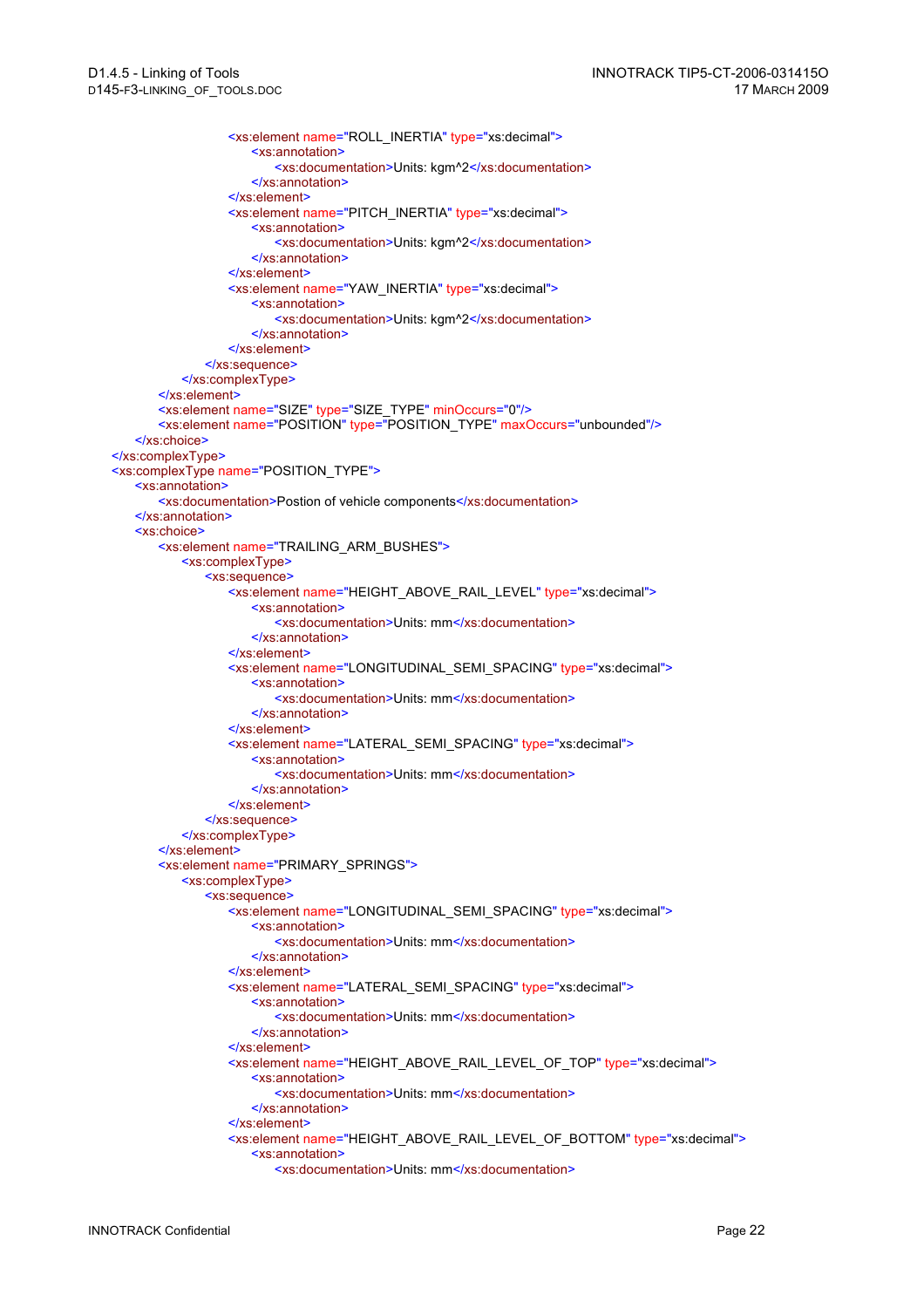```
</xs:annotation>
          </xs:element>
       </xs:sequence>
   </xs:complexType>
</xs:element>
<xs:element name="SECONDARY_SPRINGS">
   <xs:complexType>
       <xs:sequence>
          <xs:element name="LATERAL_SEMI_SPACINGS" type="xs:decimal">
              <xs:annotation>
                 <xs:documentation>Units: mm</xs:documentation>
              </xs:annotation>
          </xs:element>
          <xs:element name="HEIGHT_ABOVE_RAIL_LEVEL_OF_TOP" type="xs:decimal">
              <xs:annotation>
                 <xs:documentation>Units: mm</xs:documentation>
              </xs:annotation>
          </xs:element>
          <xs:element name="HEIGHT_ABOVE_RAIL_LEVEL_OF_BOTTOM" type="xs:decimal">
              <xs:annotation>
                 <xs:documentation>Units: mm</xs:documentation>
             </xs:annotation>
          </xs:element>
       </xs:sequence>
   </xs:complexType>
</xs:element>
<xs:element name="PRIMARY_VERTICAL_DAMPERS">
   <xs:complexType>
       <xs:sequence>
          <xs:element name="LONGITUDINAL_SEMI_SPACING" type="xs:decimal">
              <xs:annotation>
                 <xs:documentation>Units: mm</xs:documentation>
             </xs:annotation>
          </xs:element>
          <xs:element name="LATERAL_SEMI_SPACING" type="xs:decimal">
              <xs:annotation>
                 <xs:documentation>Units: mm</xs:documentation>
              </xs:annotation>
          </xs:element>
          <xs:element name="HEIGHT_ABOVE_RAIL_LEVEL_OF_TOP" type="xs:decimal">
              <xs:annotation>
                 <xs:documentation>Units: mm</xs:documentation>
              </xs:annotation>
          </xs:element>
          <xs:element name="HEIGHT_ABOVE_RAIL_LEVEL_OF_BOTTOM" type="xs:decimal">
              <xs:annotation>
                 <xs:documentation>Units: mm</xs:documentation>
              </xs:annotation>
          </xs:element>
       </xs:sequence>
   </xs:complexType>
</xs:element>
<xs:element name="SECONDARY_LATERAL_DAMPERS">
   <xs:complexType>
       <xs:sequence>
          <xs:element name="LATERAL_SEMI_SPACING_OF_BOLSTER_END" type="xs:decimal">
              <xs:annotation>
                 <xs:documentation>Units: mm</xs:documentation>
              </xs:annotation>
          </xs:element>
          <xs:element name="LATERAL_SEMI_SPACING_OF_BOGIE_END" type="xs:decimal">
              <xs:annotation>
                 <xs:documentation>Units: mm</xs:documentation>
             </xs:annotation>
          </xs:element>
          <xs:element name="HEIGHT_ABOVE_RAIL_LEVEL_OF_BOLSTER_END" type="xs:decimal">
              <xs:annotation>
                 <xs:documentation>Units: mm</xs:documentation>
              </xs:annotation>
```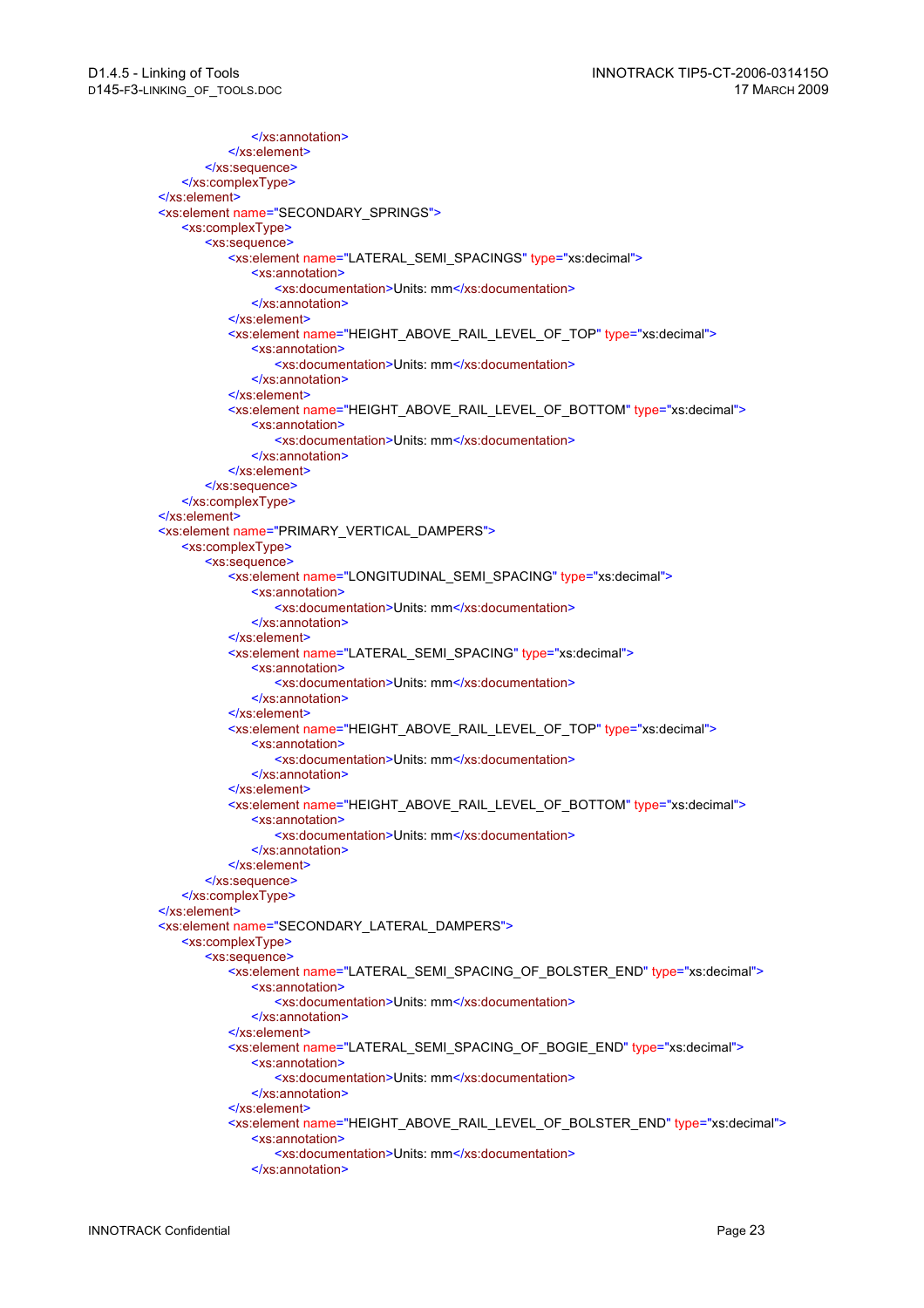```
</xs:element>
                     <xs:element name="HEIGHT_ABOVE_RAIL_LEVEL_OF_BOGIE" type="xs:decimal">
                        <xs:annotation>
                            <xs:documentation>Units: mm</xs:documentation>
                        </xs:annotation>
                     </xs:element>
                 </xs:sequence>
             </xs:complexType>
          </xs:element>
          <xs:element name="SECONDARY_VERTICAL_DAMPERS">
             <xs:complexType>
                 <xs:sequence>
                    <xs:element name="LATERAL_SEMI_SPACING_OF_TOP" type="xs:decimal">
                        <xs:annotation>
                           <xs:documentation>Units: mm</xs:documentation>
                        </xs:annotation>
                     </xs:element>
                    <xs:element name="LATERAL_SEMI_SPACING_OF_BOTTOM" type="xs:decimal">
                        <xs:annotation>
                           <xs:documentation>Units: mm</xs:documentation>
                        </xs:annotation>
                     </xs:element>
                     <xs:element name="HEIGHT_ABOVE_RAIL_LEVEL_OF_TOP" type="xs:decimal">
                        <xs:annotation>
                           <xs:documentation>Units: mm</xs:documentation>
                        </xs:annotation>
                     </xs:element>
                     <xs:element name="HEIGHT_ABOVE_RAIL_LEVEL_OF_BOTTOM" type="xs:decimal">
                        <xs:annotation>
                           <xs:documentation>Units: mm</xs:documentation>
                        </xs:annotation>
                    </xs:element>
                 </xs:sequence>
             </xs:complexType>
          </xs:element>
          <xs:element name="SECONDARY_YAW_DAMPERS">
              <xs:complexType>
                 <xs:sequence>
                     <xs:element name="LONGITUDINAL_OFFSET_BODY_END_FROM_BOGIE_CTR" type="xs:decimal">
                        <xs:annotation>
                            <xs:documentation>Units: mm</xs:documentation>
                        </xs:annotation>
                     </xs:element>
                     <xs:element name="LONGITUDINAL_OFFSET_BOGIE_END_FROM_BOGIE_CTR"
type="xs:decimal">
                        <xs:annotation>
                           <xs:documentation>Units: mm</xs:documentation>
                        </xs:annotation>
                    </xs:element>
                     <xs:element name="LATERAL_SEMI_SPACING" type="xs:decimal">
                        <xs:annotation>
                           <xs:documentation>Units mm</xs:documentation>
                        </xs:annotation>
                     </xs:element>
                     <xs:element name="HEIGHT_ABOVE_RAIL_LEVEL_OF_BODY_END" type="xs:decimal">
                        <xs:annotation>
                           <xs:documentation>Units: mm</xs:documentation>
                        </xs:annotation>
                     </xs:element>
                     <xs:element name="HEIGHT_ABOVE_RAIL_LEVEL_OF_BOGIE_END" type="xs:decimal">
                        <xs:annotation>
                           <xs:documentation>Units: mm</xs:documentation>
                        </xs:annotation>
                    </xs:element>
                 </xs:sequence>
             </xs:complexType>
          </xs:element>
          <xs:element name="SECONDARY_LATERAL_BUMP_STOP">
             <xs:complexType>
```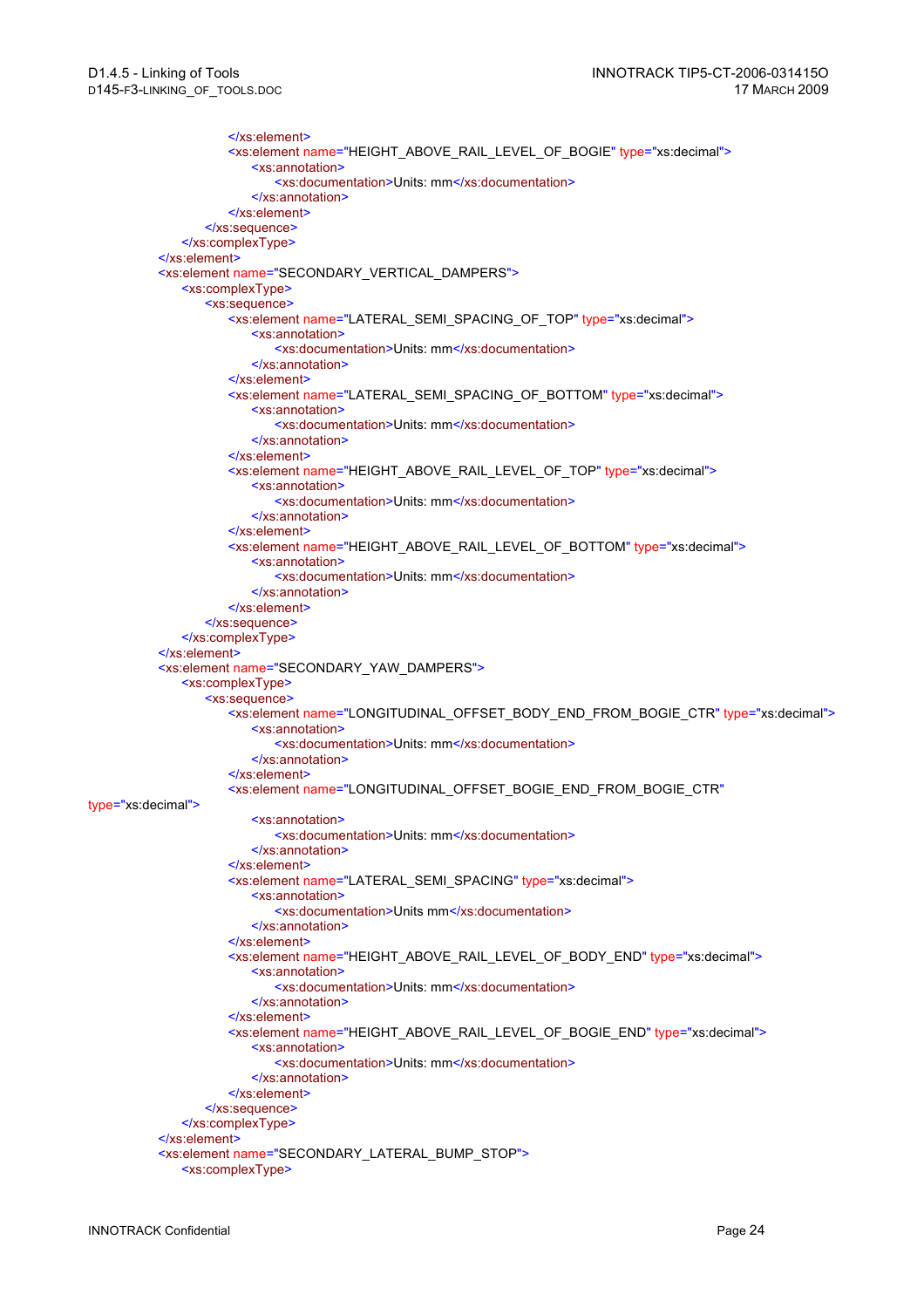<xs:sequence> <xs:element name="HEIGHT\_ABOVE\_RAIL\_LEVEL" type="xs:decimal"> <xs:annotation> <xs:documentation>Units: mm</xs:documentation> </xs:annotation> </xs:element> </xs:sequence> </xs:complexType> </xs:element> </xs:choice> </xs:complexType> <xs:complexType name="SIZE\_TYPE"> <xs:annotation> <xs:documentation>Vehicle dimensions</xs:documentation> </xs:annotation> <xs:choice> <xs:element name="BOGIE\_SEMI\_PIVOT\_SPACING" type="xs:decimal"> <xs:annotation> <xs:documentation>Units: mm</xs:documentation> </xs:annotation> </xs:element> <xs:element name="BOGIE\_SEMI\_WHEELBASE" type="xs:decimal"> <xs:annotation> <xs:documentation>Units: mm</xs:documentation> </xs:annotation> </xs:element> <xs:element name="WHEEL\_RADIUS" type="xs:decimal"> <xs:annotation> <xs:documentation>Units:mm</xs:documentation> </xs:annotation> </xs:element> <xs:element name="HEIGHT\_ABOVE\_RAIL\_LEVEL\_OF\_TRAINING\_ARM" type="xs:decimal"> <xs:annotation> <xs:documentation>Units: mm</xs:documentation> </xs:annotation> </xs:element> <xs:element name="LONGITUDINAL\_OFFSET\_\_OF\_TRAILING\_ARM\_COFG" type="xs:decimal"> <xs:annotation> <xs:documentation>Units: mm</xs:documentation> </xs:annotation> </xs:element> <xs:element name="HEIGHT\_ABOVE\_RAIL\_LEVEL\_OF\_BOGIE\_COFG"/> <xs:element name="HEIGHT\_ABOVE\_RAIL\_LEVEL\_OF\_BODY\_COFG"/> <xs:element name="LATERAL\_OFFSET\_OF\_BODY\_PTV\_TO\_RIGHT"/> <xs:element name="LOGITUDINAL\_OFFSET\_BODY\_PTV\_FORWARD"/> </xs:choice> </xs:complexType> <xs:complexType name="SPRING\_SUSP\_TYPE"> <xs:annotation> <xs:documentation>Common spring suspension components</xs:documentation> </xs:annotation> <xs:sequence> <xs:element name="LONGITUDINAL\_SHEAR\_STIFFNESS" type="xs:decimal"> <xs:annotation> <xs:documentation>Units: kNm</xs:documentation> </xs:annotation> </xs:element> <xs:element name="LATERAL\_SHEAR\_STIFFNESS" type="xs:decimal"> <xs:annotation> <xs:documentation>Units: kNm</xs:documentation> </xs:annotation> </xs:element> <xs:element name="VERTICAL\_STIFFNESS" type="xs:decimal"> <xs:annotation> <xs:documentation>Units: kNm</xs:documentation> </xs:annotation> </xs:element> <xs:element name="BENDING\_STIFFNESS" type="xs:decimal"> <xs:annotation>